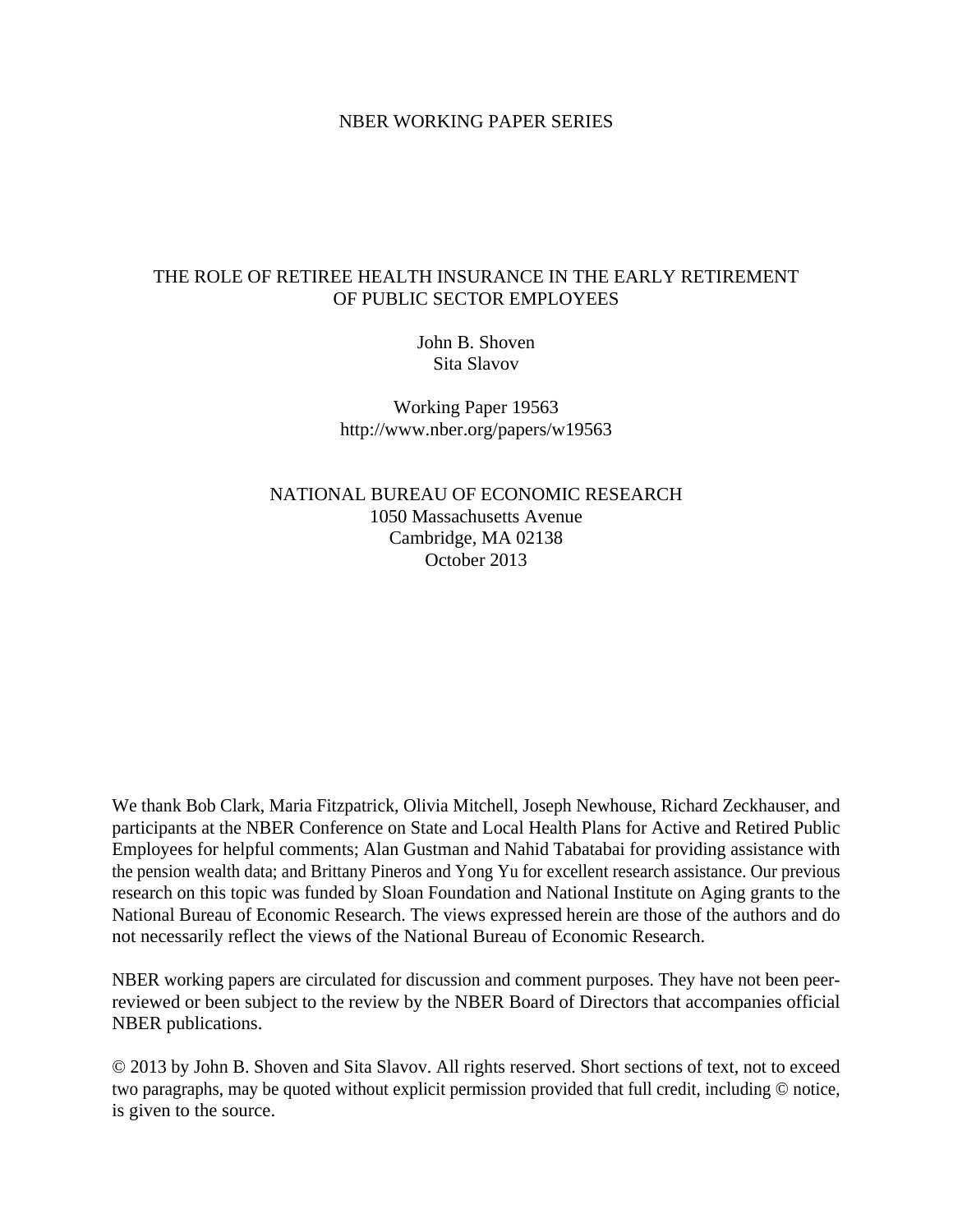The Role of Retiree Health Insurance in the Early Retirement of Public Sector Employees John B. Shoven and Sita Slavov NBER Working Paper No. 19563 October 2013 JEL No. I1,J2,J3,J4

# **ABSTRACT**

Most private sector workers with employer-provided health insurance have a strong incentive to continue working until Medicare eligibility in order to maintain group health coverage. However, most government employees have access to retiree health coverage, which allows them access to group health coverage even if they retire before Medicare eligibility. We study the impact of retiree health coverage on the probability of stopping work among public sector workers between the ages of 55 and 64. We find that, for state and local government employees, retiree health coverage raises the probability of stopping work by 5.1 percentage points (around 28 percent) between ages 60 and 64. However, we find no evidence that retiree health coverage influences state and local employees' decisions to stop work at ages 55-59, or that such coverage has an effect on the probability of stopping work for federal and military employees.

John B. Shoven Department of Economics 579 Serra Mall at Galvez Street Stanford, CA 94305-6015 and NBER shoven@stanford.edu

Sita Slavov American Enterprise Institute 1150 17th Street, NW Washington, DC 20036 sita.slavov@aei.org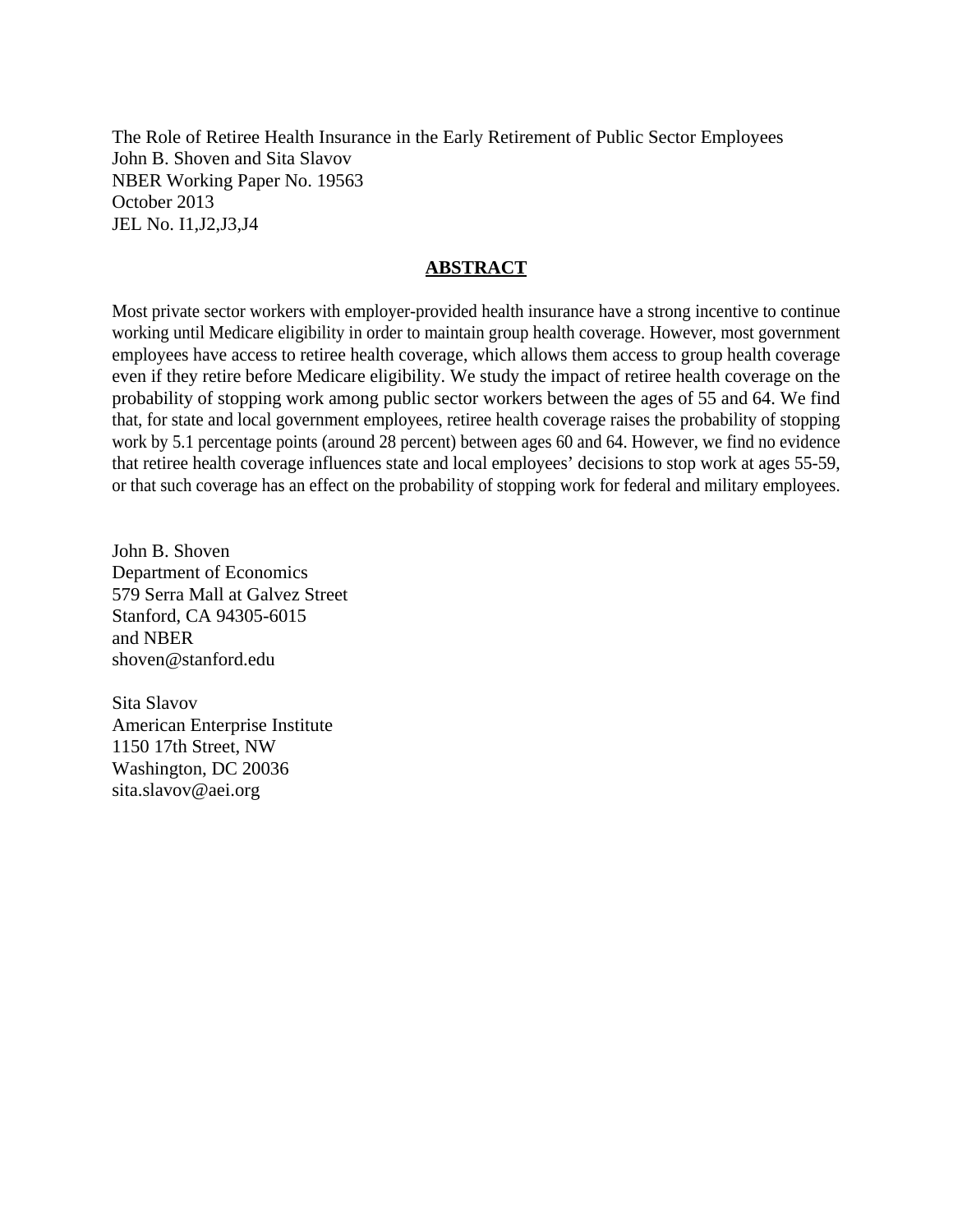# **I. Introduction**

 $\overline{a}$ 

Public sector budgets have come under increasing pressure in recent years, mainly due to the escalating cost of providing pension and health benefits to retirees. This financial burden is exacerbated by the fact that many public sector pension plans contain strong incentives to retire early, often well before age 65. In addition, public sector employers usually provide employees with retiree health insurance, which allows former employees who meet certain age and service requirements to participate in a group health plan. Retiree health insurance can facilitate early retirement, thereby enhancing the effects of the retirement incentives in pension plans. As group health insurance is typically available only through employment, most individuals with employer-provided health coverage have an incentive to delay retirement until Medicare eligibility – at age  $65$  – in order to maintain health care coverage.<sup>1</sup> According to the Kaiser Family Foundation (2013), among large firms providing employer-sponsored coverage, just over a quarter also provide retiree coverage, and that fraction has fallen sharply over time. However, workers who are eligible for retiree health coverage – including most public sector employees – can maintain group coverage even if they retire before Medicare eligibility.

In this paper, we examine the impact of retiree health coverage on the retirement decisions of public sector employees.<sup>2</sup> Because retirement is difficult to measure directly, in our empirical analysis, we use exit from a career job as a proxy for retirement. That is, we study whether generous retiree health insurance is associated with an increased pre-Medicare job exit rate among public sector employees with 5 or more years of job tenure. We model the probability of stopping work at ages 55-64 as a function of the generosity of retiree health

<sup>&</sup>lt;sup>1</sup> In principle, the Consolidated Omnibus Budget Reconciliation Act (COBRA) allows workers to retire at age  $63\frac{1}{2}$ by giving them the right to them to buy into their former employer's group health plan. However, while COBRA gives workers access to group rates, it typically does not include an employer contribution.

 $^2$  Retiree health coverage may also reduce the need to save for retirement. A related paper (Clark and Mitchell 2013) examines the impact of retiree health coverage on the saving decisions of public sector workers.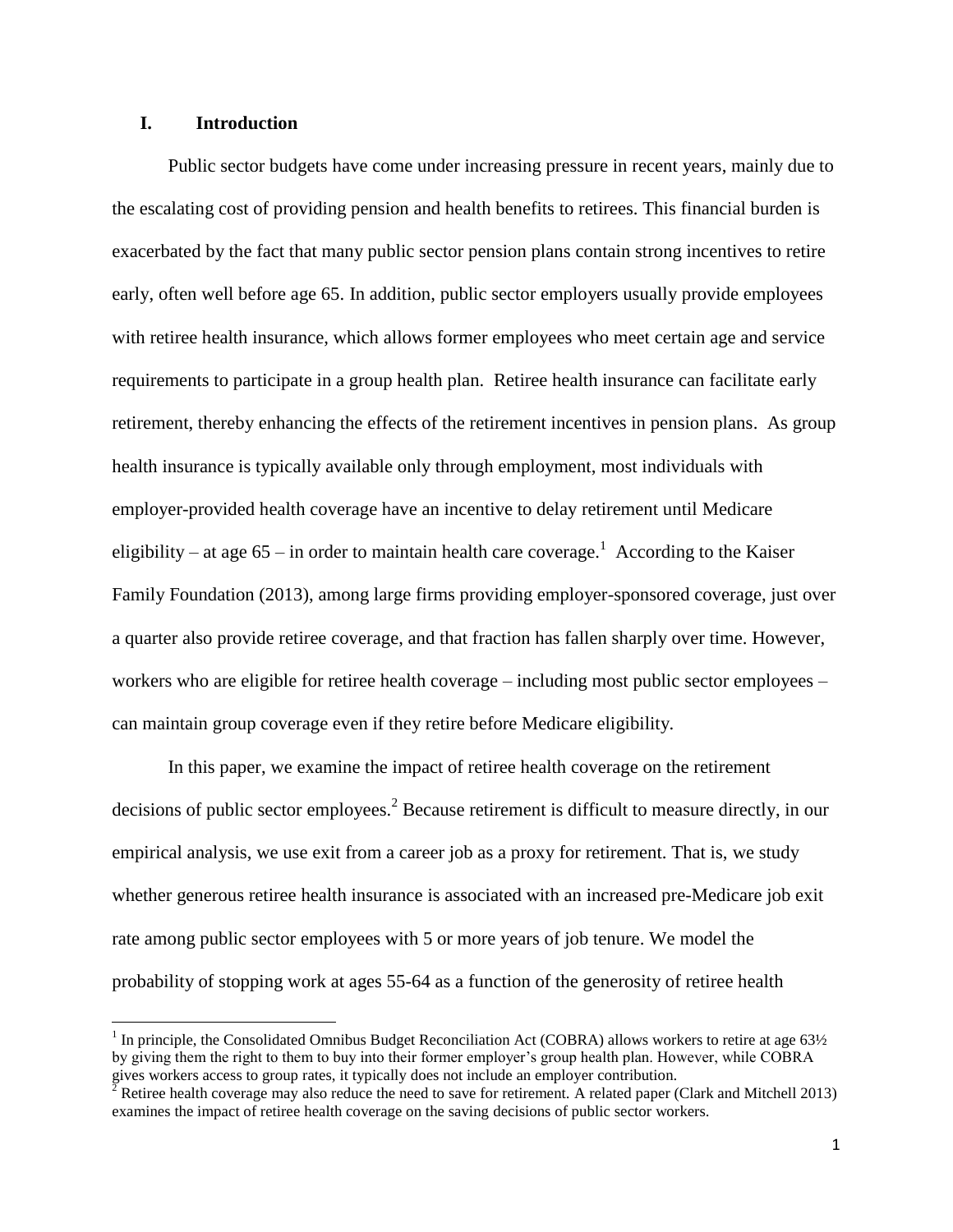coverage, as well as controls for demographics, health, job characteristics, work history, and pension plan retirement incentives. We focus on the decision to stop work before the age of 65 because retiree health coverage is most valuable for retirees in this group. Typically, a public sector retiree health plan is the primary payer for pre-Medicare eligible retirees. When a retiree becomes eligible for Medicare, however, he or she is required to enroll in Medicare, relying on the retiree health plan only as a secondary payer (Clark and Morrill 2010).

To preview our results, we find that retiree health coverage raises the probability of stopping work for state and local employees by 5.1 percentage points (around 28 percent) between the ages of 60 and 64. This effect is somewhat larger than for private sector employees. We find no evidence that retiree health coverage influences decision to stop work for federal and military employees. Furthermore, we find no evidence of a link between retiree health coverage and stopping work for public sector employees aged 55-59.

In the near future, the Affordable Care Act (ACA) will allow all individuals to purchase group health insurance on state-run exchanges. In addition, many individuals will receive subsidies towards their health insurance purchases. Because the exchanges make group health insurance available outside of employment, the ACA effectively provides all individuals with retiree health insurance. Thus, both public and private employers offering retiree health coverage will find that the compensation packages they offer are less attractive to workers. In response, we might expect to see state and local governments increase monetary compensation for their employees while dropping retiree health coverage.

The remainder of this paper is organized as follows. Section II provides a summary of the prior research on retiree health insurance and retirement and an overview of public sector retiree health plans. Section III describes our data and methodology. Section IV presents our results.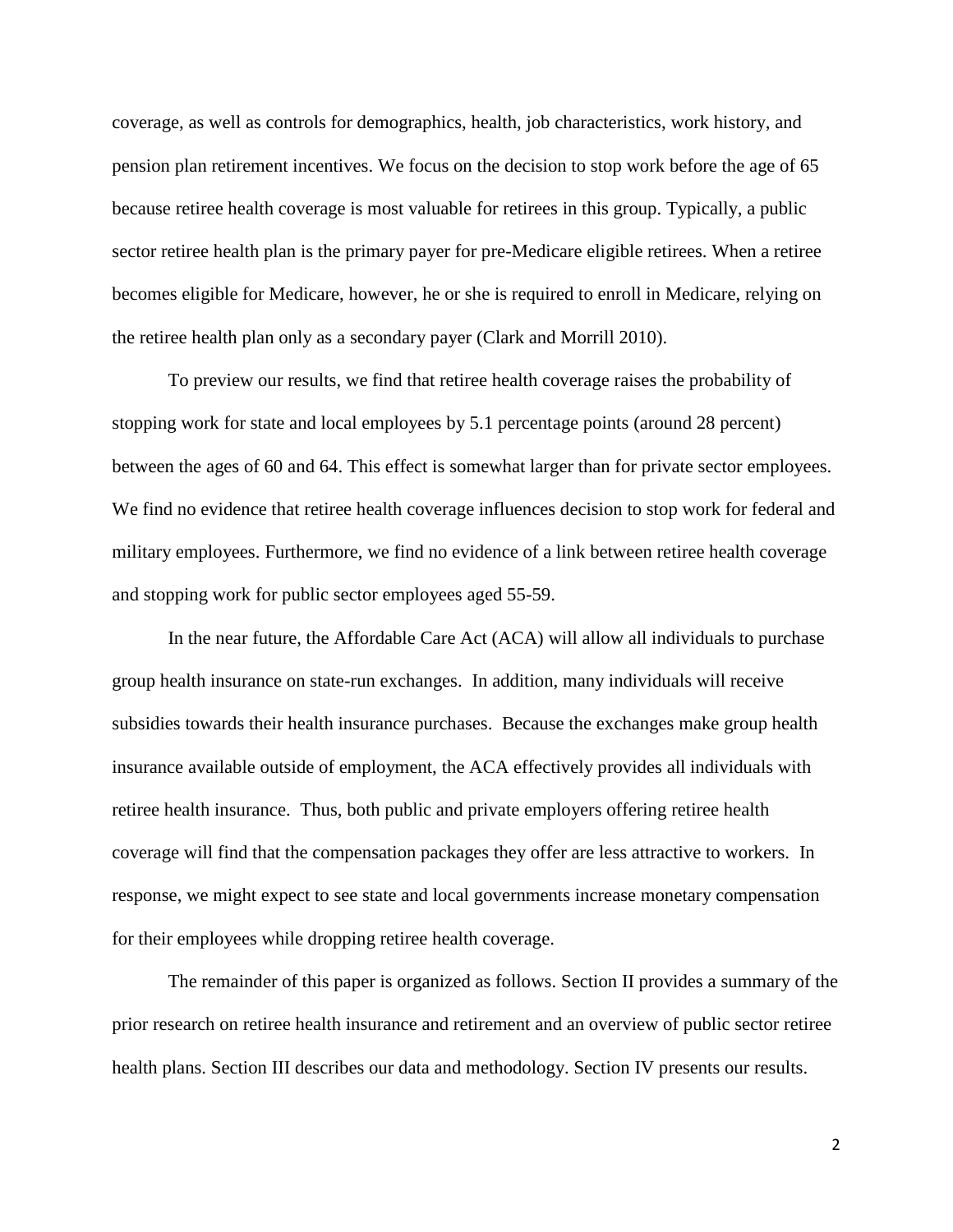Section V discusses the policy implications of our results in light of the ACA. Section VI concludes.

### **II. Prior Research on Health Insurance and Retirement**

The vast majority of public sector workers are covered by retiree health plans, which allow them to purchase group health insurance after retirement. A number of studies have examined the provisions of these plans. Federal employees continue to participate in the Federal Employees Health Benefits (FEHB) program when they retire (U.S. Office of Personnel Management 2013), and retirees receive the same employer contribution as current employees. The FEHB program provides access to a range of different health plans, and in most cases, the federal government contributes either 72 percent of the overall weighted average premium, or 75 percent of premium of the chosen plan, whichever is smaller. At the state and local levels, the provisions of public sector retiree health plans – for example, employer contributions, co-pays, and deductibles – vary considerably (see e.g., Clark and Morrill 2010; GAO 2007; Clark, Morrill, and Riche 2011). Within each public sector health plan, deductibles, co-pays, and the employer contribution rate are often adjusted from year to year depending on health care costs and the plan's finances. In recent years, many plans have become less generous along these dimensions (see e.g., Franzel and Brown 2012).

In principle, the availability of retiree health coverage makes it easier for workers to retire prior to Medicare eligibility. Thus, we would expect to observe higher job exit rates or lower labor force participation among retiree-health eligible workers in their late 50s and early 60s. Indeed, prior studies of retiree health coverage have found such a relationship. These studies typically take one of three approaches. The first approach is to use a structural life cycle model to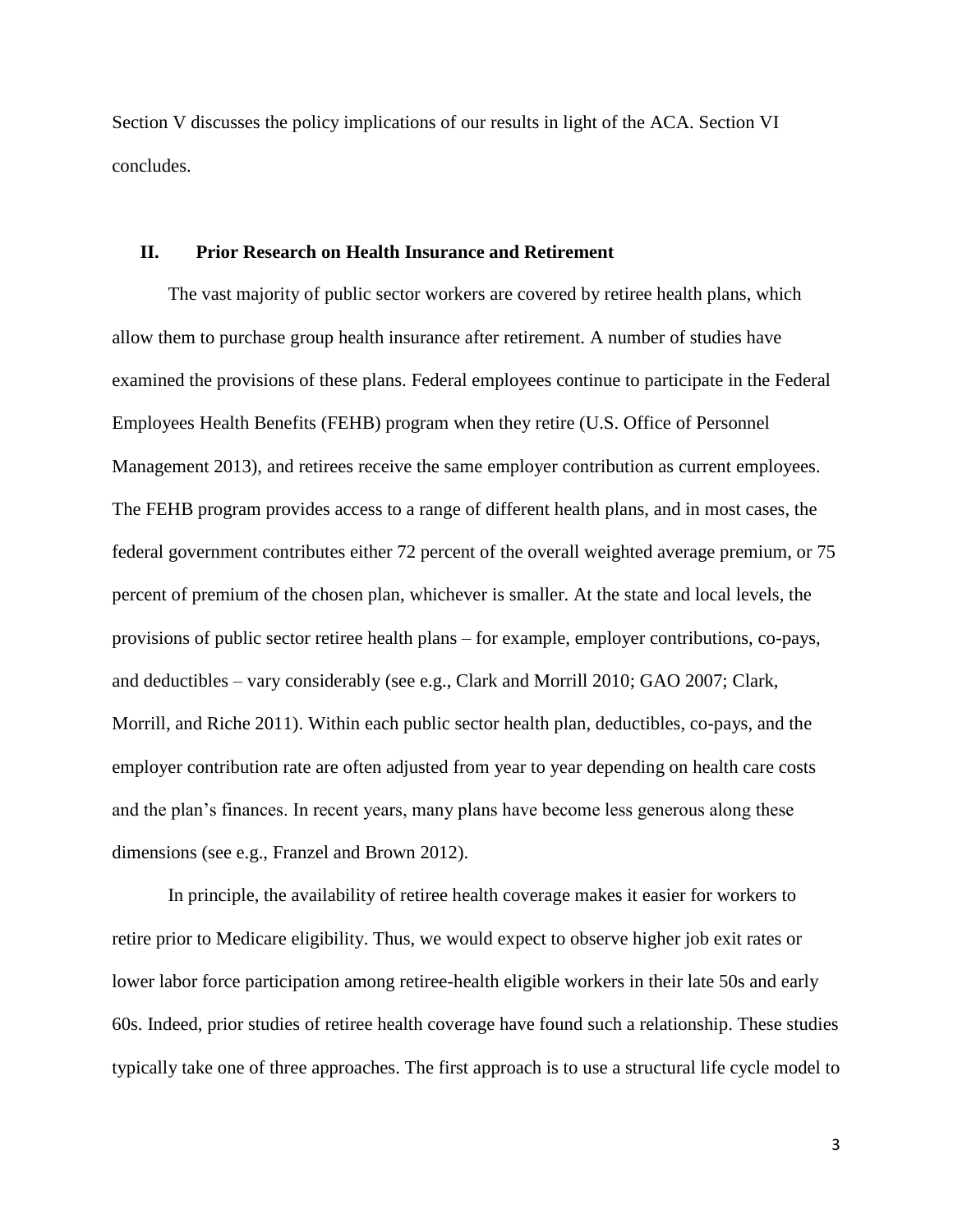simulate retirement behavior both with and without retiree health coverage. Studies taking this approach include Blau and Gilleskie (2006, 2008), Gustman and Steinmeier (1994), Lumsdaine Stock and Wise (1996), and French and Jones (2011). A second approach is to use micro-data to directly estimate the impact of retiree health coverage on retirement. This is the approach taken by Blau and Gilleskie (2001), Kapur and Rogowski (2011), Marton and Woodbury (2007), Karoly and Rogowski (1994), Robinson and Clark (2010), Strumpf (2010), Madrian (1994), Mulvey and Nyce (2004), Marton and Woodbury (2013), Leiserson (2013), and Nyce et al. (2013). These studies typically find larger effects than those based on structural models. Finally, Gruber and Madrian (1995) adopt a third approach based on aggregate state-level data. During the 1970s and 1980s, a number of states, as well as the federal government, adopted "continuation of coverage" requirements that allowed workers to continue to participate in their employers' group health plans after leaving employment. Using variation in these laws across states and time, they find that continuation of coverage requirements reduced the labor force participation rate of pre-Medicare workers.

These earlier studies focus primarily on the retirement behavior of private sector workers. While some public sector workers may have been included in the samples analyzed, they are not the focus of the analysis and most likely constitute a small fraction of the sample. One exception is Leiserson (2013), who finds that eligibility for retiree health insurance increases the probability of job exit for Pennsylvania state employees. Studies that focus on public sector workers are valuable in light of the large role that retiree health insurance plays in public sector budget shortfalls. Our paper contributes in this area by studying the relationship between retiree health insurance and job exit decisions for a broad sample of public sector workers.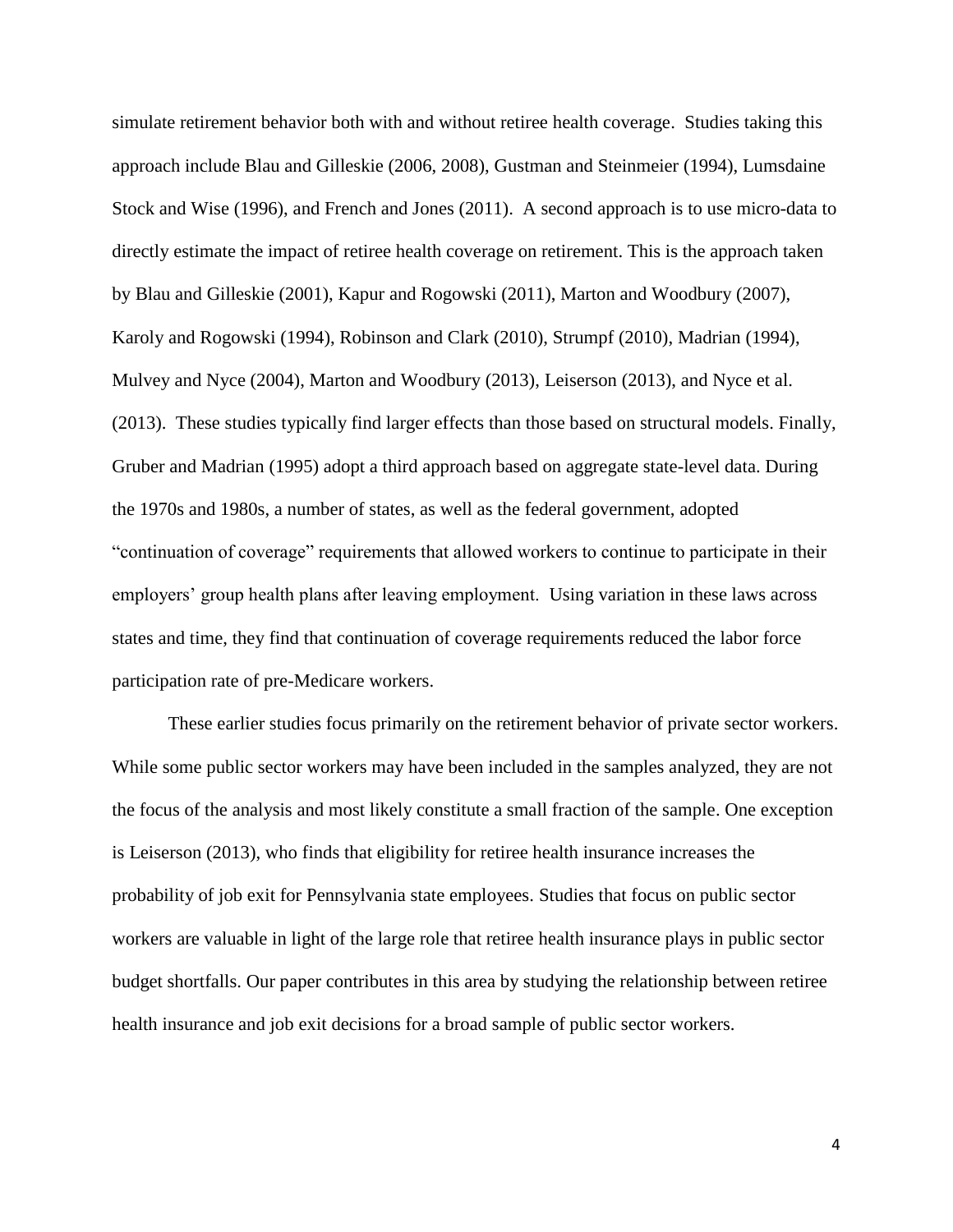Retiree health insurance may have a stronger effect for public sector workers because these individuals also have access to relatively generous defined benefit (DB) pensions. On the other hand, the value of public sector retiree health insurance may be diminished by the uncertainty surrounding the finances of these programs. Public sector retiree health plans have accrued large unfunded liabilities in recent years. For example, a recent survey of 61 cities' retiree health plans reveals total liabilities of \$126 billion with assets of only \$8 billion (Pew Charitable Trusts 2013). For state governments, another recent study reports unfunded liabilities of \$627 billion for fiscal year 2010 (Pew Center on the States 2012). In response to these shortfalls, a number of public sector employers have made changes to their retiree health plans, making them less generous. And, a survey of state retiree health plan administrators suggests that these individuals expect further tightening of eligibility requirements and reductions employer contributions in the future (Clark and Morrill 2010). This uncertainty about future benefits is likely to reduce the responsiveness of retirement decisions to retiree health coverage.

#### **III. Data and Methodology**

We use data from the Health and Retirement Study (HRS) in our analysis. The HRS is a biennial panel survey that is intended to be representative of older Americans. We restrict our sample to four cohorts in the HRS: the original HRS group that entered the survey in 1992, the War Baby and the Children of Depression groups that entered the survey in 1998, and the Early Baby Boomer group that entered the survey in 2004. For each of these groups, we define the baseline year as the year in which the group entered the survey. We drop all individuals who do not respond to the survey, or who respond via a proxy, in the baseline wave. We also drop individuals with less than 5 years of service on their current job as of the baseline wave.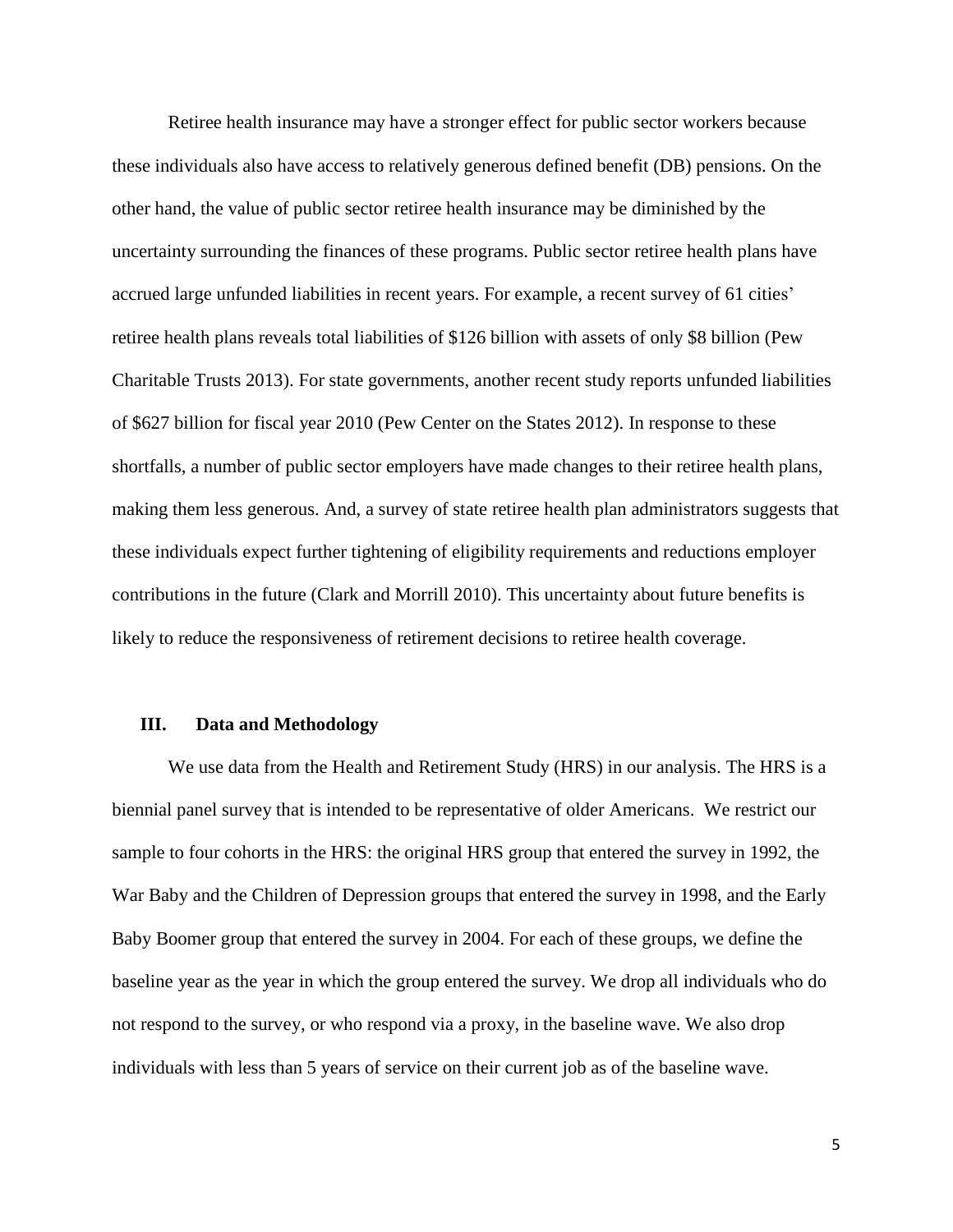Individuals with 5 or more years of service are more likely to be eligible for retiree health insurance. Moreover, these individuals can be considered career employees, for whom stopping work is more likely to represent retirement rather than a job change.

Most of the variables used in our analysis – including demographic information, work history, net wealth, self-reported health, earnings, employer and retiree health coverage, pension coverage, occupation, and industry – come from the RAND version of the HRS, and they are collected at the respondent's baseline wave. Earnings and wealth are converted to 2004 dollars using the consumer price index (CPI) in the respondent's baseline interview year.<sup>3</sup> Net wealth includes checking and savings accounts, certificates of deposit, bonds, stocks, mutual funds, IRAs, Keogh accounts, housing, vehicles, businesses, and any other savings less debt. This value is Winsorized at the 0.5 percent level to avoid influential outliers. To track job exits, we also use information on work status (whether an individual is doing any work for pay) and age in subsequent interviews. We merge information from the raw HRS on current and prior public sector employment. In particular, we define an individual as a current state or local employee if the individual is working for a state or local government as of the baseline interview. We employ a similar definition to identify current federal and military employees.<sup>4</sup> Remaining employees are divided into two groups: private sector employees (who report no prior public sector employment) and private sector employees with a public past (who report prior public sector employment). We drop individuals who cannot be classified into these employment categories due to missing data.

l

<sup>&</sup>lt;sup>3</sup> We use the CPI Research Series Using Current Methods (CPI-U-RS), available at [http://www.bls.gov/cpi/cpiursfe1978\\_2012.pdf.](http://www.bls.gov/cpi/cpiursfe1978_2012.pdf)

 $4$  A few individuals report multiple kinds of public employment – e.g., state/local and federal. We classify individuals as federal employees if they report any current federal employment, as state/local employees if they report current state/local but not federal employment, and as military if they report current military but not current federal or state/local employment.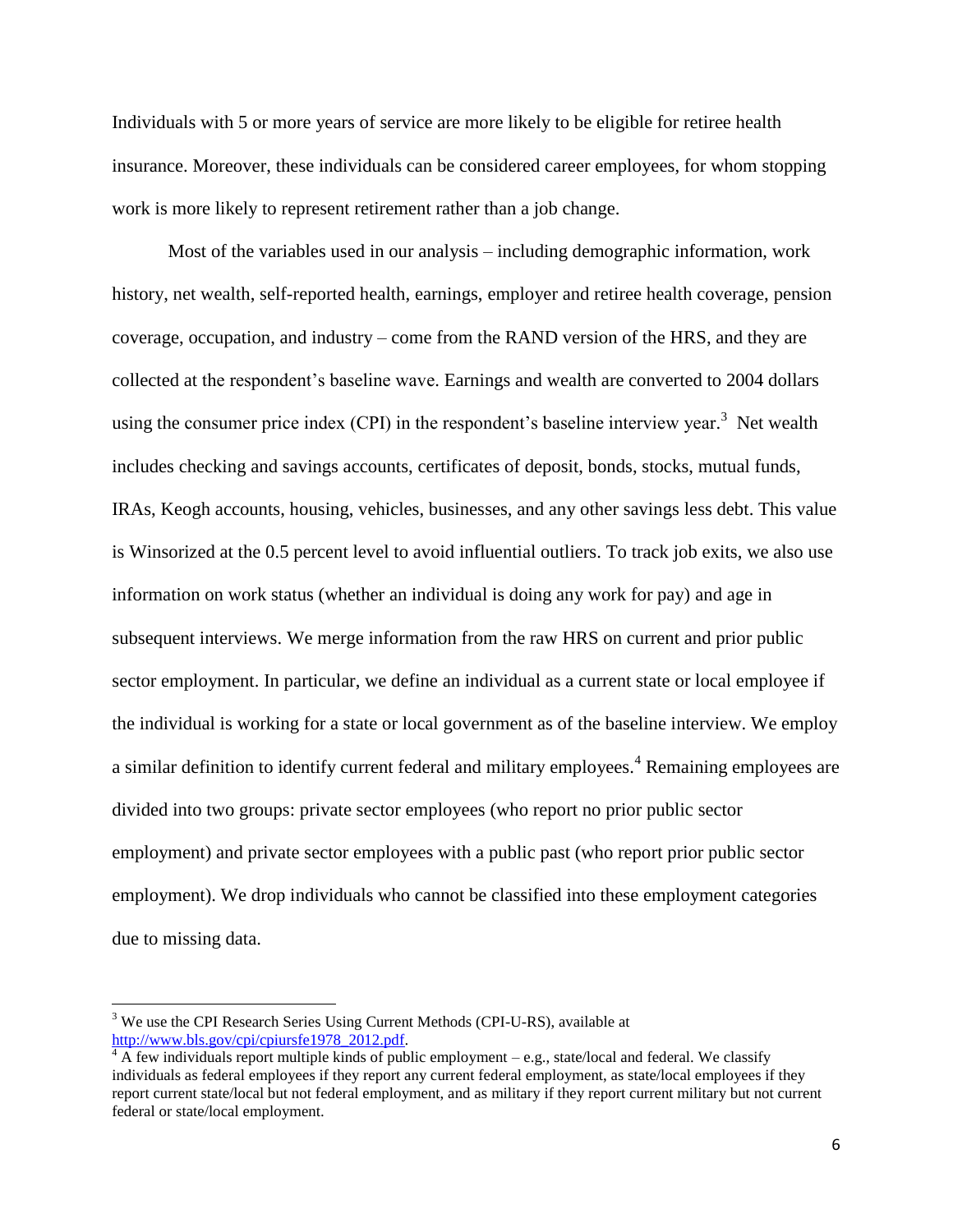Individuals are classified into several categories according to their retiree health insurance and employer health insurance coverage in the baseline wave:

(1) Individuals with no employer health insurance

- (2) Individuals with employer health insurance but no retiree health insurance
- (3) Private sector employees with employer and retiree health insurance
- (4) Federal or military employees with employer and retiree health insurance

(5) State or local employees with employer and retiree health insurance We drop all individuals who cannot be classified into one of these five groups due to missing information. Theory predicts that individuals in groups (3)-(5) should have a higher departure rate than individuals in group (2).

In estimating the impact of retiree health coverage on retirement, it is important to control properly for retirement incentives in employer-sponsored pension plans. Failing to do so may inflate the measured impact of retiree health coverage on retirement. More generous pension coverage is likely to be correlated with the presence of retiree health coverage, and to induce early retirement through the wealth effect. Our measure of net wealth described above does not include employer-sponsored pension wealth. However, data on pension wealth are available as a researcher-contributed supplement to the HRS (Gustman, Steinmeier, and Tabatabai 2012). This dataset includes a measure of total pension wealth, including defined contribution (DC) wealth and the expected present value of DB wealth, for each respondent. The measure is based on individuals' self-reports of pension wealth and expected pension income in the HRS, and it covers both current and previous jobs.<sup>5</sup> We match each respondent to his or her pension wealth, converted to 2004 dollars using the CPI in the baseline wave interview year.

<sup>&</sup>lt;sup>5</sup> Pension wealth includes DC plan balances from the respondent's current and prior jobs, the present value of anticipated benefits from the respondent's most important DB plan on the current job (prorated to the time of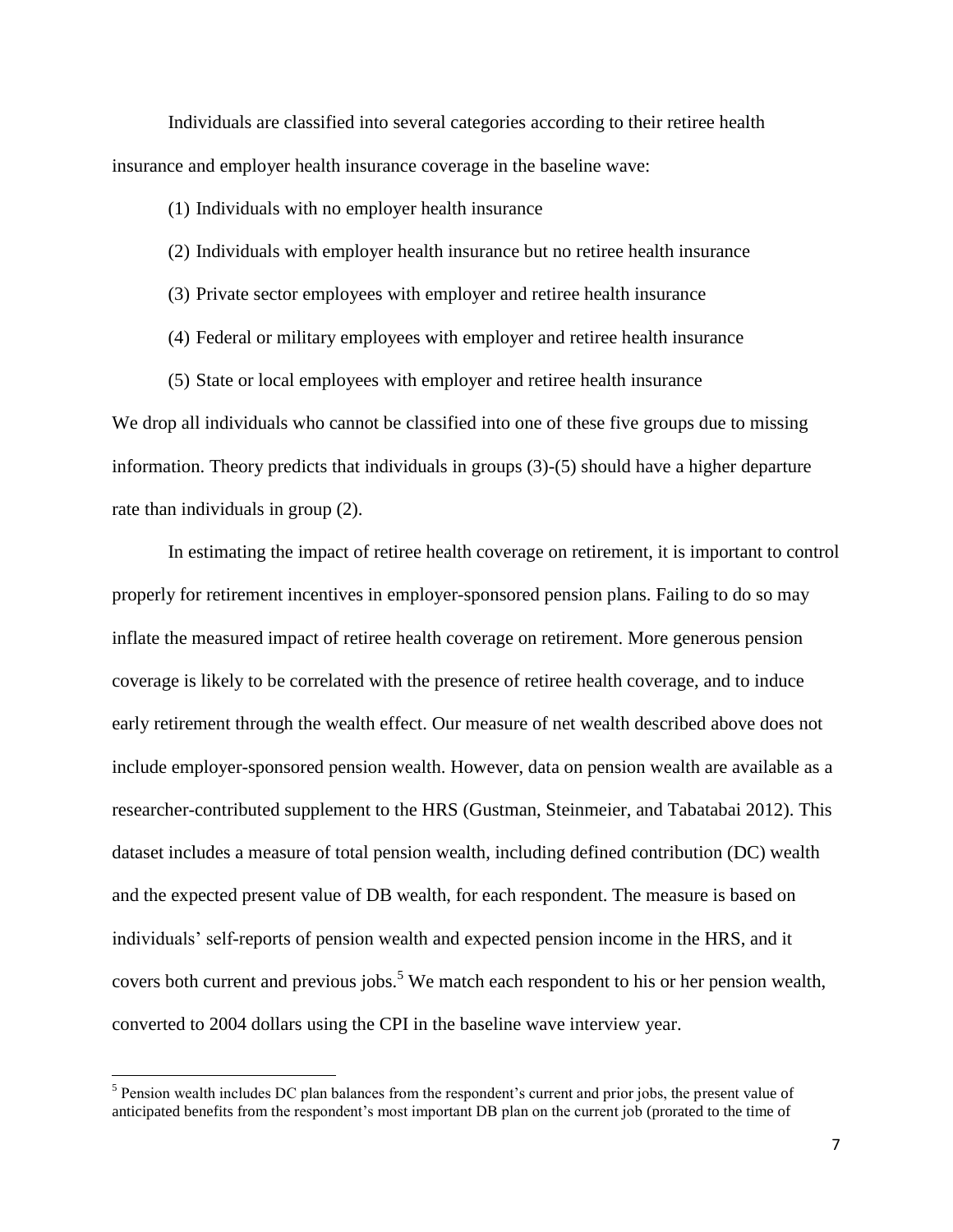In addition to the possible wealth effect of pensions, individuals who participate in defined benefit pensions often face strong early retirement incentives resulting from the pattern of benefit accrual. A drop in pension accrual is equivalent to a cut in wages and creates an incentive to retire. Ideally, we would want to control for the change in defined benefit pension wealth from continuing to work at any particular age.<sup>6</sup> In the absence of such a measure, we utilize an alternative approach. Typically, DB plans allow individuals to collect an actuarially reduced benefit at the early retirement age and a "full" retirement benefit at the normal retirement age. As discussed by Kotlikoff and Wise (1987), DB plans often incentivize job exit at the early retirement age, and the incentive to leave grows even stronger at the normal retirement age. The raw HRS data include self-reports of early and normal retirement ages for respondents' DB plans. We use the self-reports that are made in the baseline wave to determine the retirement incentives an individual is likely to face at any given age following the baseline wave.<sup>7</sup>

Another issue of concern is the possibility of selection on unobservables into jobs that offer retiree health coverage. For example, individuals with a stronger preference for leisure (who tend to retire earlier) may select into certain jobs, and these jobs may tend to offer retiree health coverage as employees are more likely to value it (see French and Jones 2011). While it is not possible to fully address this concern within the constraints of our data, excluding individuals with less than 5 years of service minimizes the chances that the individuals in our dataset

interview), and the present value of anticipated benefits from DB plans in prior jobs. We replaced the pension wealth values for a handful of individuals in our sample with revised values provided by the creators of the pension wealth dataset.

<sup>6</sup> Blau and Gilleskie (2008) are able to construct such a measure for the HRS by matching individuals to restricted employer-provided pension plan information. However, we do not have access to these data.

 $7$  For some individuals, the reported early retirement age is above the normal retirement age. In these instances, we set the early retirement age equal to the normal retirement age. If the early retirement age is missing and the normal retirement age is not, we again set the early retirement age equal to the normal retirement age. In either case, we are implicitly assuming that early retirement is unavailable.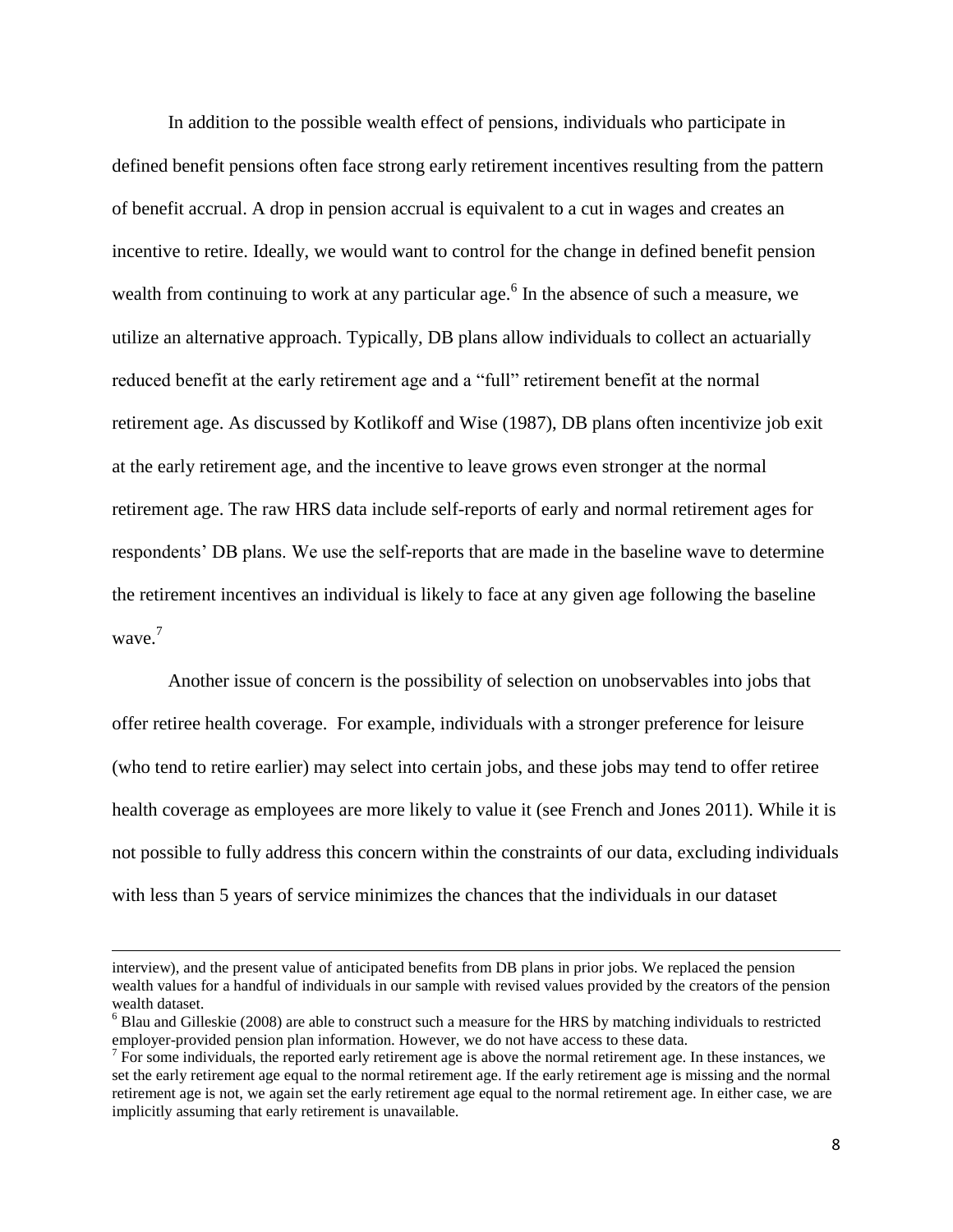explicitly chose their jobs because of the retiree health coverage. Individuals who are more than 5 years away from retirement are less likely to think about retiree health coverage in evaluating their compensation package.

We perform our main analysis at the person-wave level, and we use person-wave observations in which the respondent's age is between 55 and 64. As we cannot directly observe retirement, the dependent variable in our analysis is an indicator for stopping work. It takes on the value of zero if the respondent was working for pay in the previous wave and continues to work for pay in the current wave. It takes on the value of 1 if the respondent was working for pay in the previous wave and is no longer working for pay in the current wave. It is missing in all other cases. We utilize only the first job exit for each respondent, dropping all subsequent observations for a respondent after this occurs. Obviously stopping work does not always imply retirement, as individuals may restart work later. However, we would expect it to be highly correlated with retirement among the subset of people with at least 5 years of job tenure; that is, departure from a career job in one's late 50s or early 60s is highly likely to imply retirement.<sup>8</sup> For each person-wave observation with a current age between 55 and 59, we construct a set of DB pension status indicators that assign each person-year observation to one of the following categories:<sup>9</sup>

<sup>&</sup>lt;sup>8</sup> Job tenure is based on a respondent's job in the baseline wave. It is possible for an individual to switch jobs between the baseline wave and a future wave, while remaining employed at the time of interview in all intervening waves. If this occurs, our dependent variable would register a job exit when the individual leaves the new job, rather than the job held in the baseline wave. However, we would expect such occurrences to be relatively rare. <sup>9</sup> The 1992 and 1998 waves of the HRS allow individuals to report information for up to three current employersponsored retirement plans (either DB or DC). The 2004 wave allows individuals to report information for up to four plans. The RAND HRS contains a relatively clean indicator for whether each reported plan is a DB, DC, or combination plan. We code an individual as not covered by a DB pension if none of the reported plans are DB or combination plans. We code an individual as eligible for a full retirement if he or she has reached the normal retirement age for any of the plans that are coded as DB or combination plans. We code an individual as eligible for an early retirement if he or she is not eligible for a full retirement benefit and has reached the early retirement age for any of the plans that are coded as DB or combination plans. We code an individual as ineligible if he or she has not reached the early eligibility age in any of the plans that are coded as DB or combination plans. Finally, we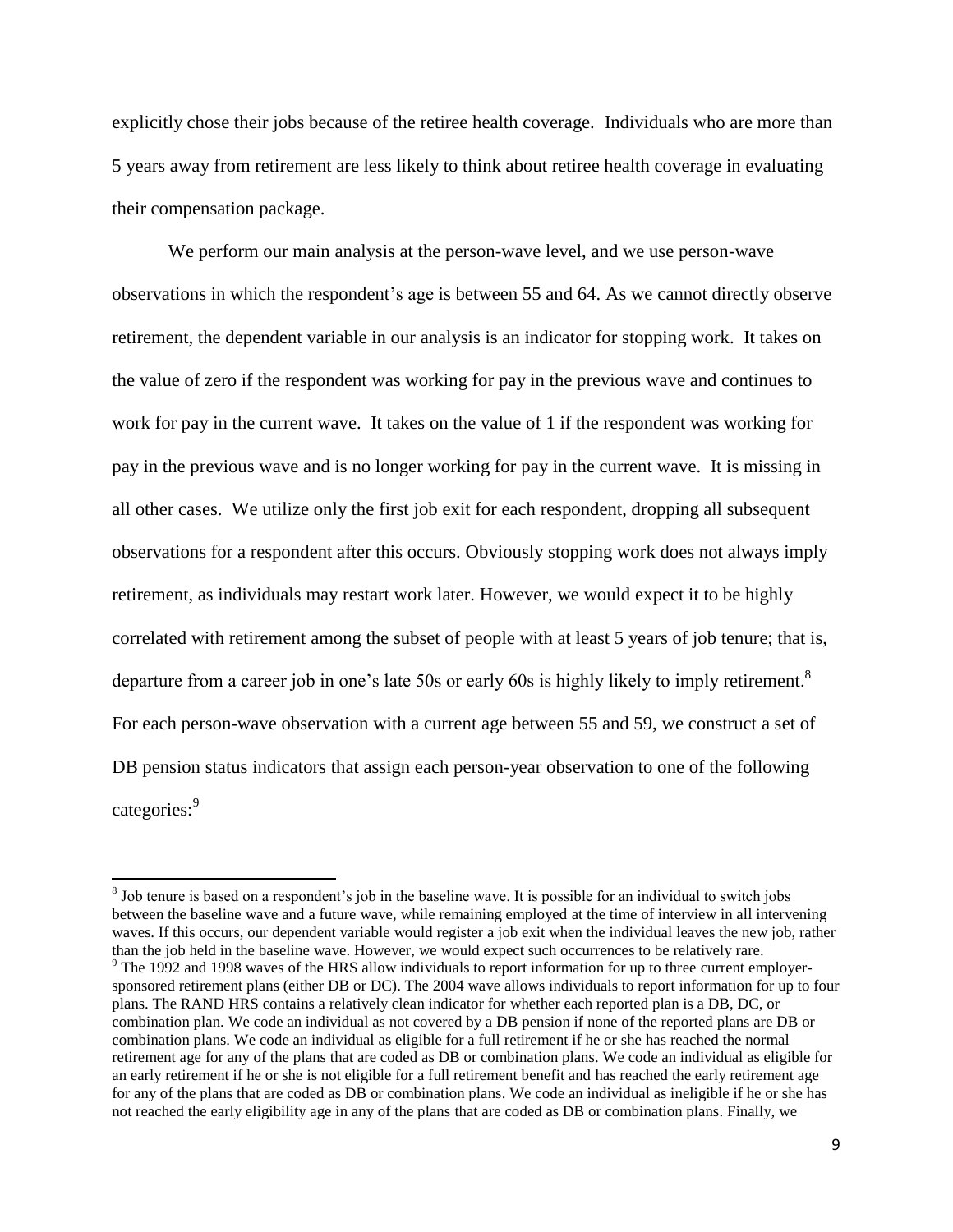- (1) Individual is not covered by a DB pension on the current job in the baseline wave.
- (2) Individual is covered by a DB pension on the current job in the baseline wave, but is not eligible for an early retirement benefit.
- (3) Individual is covered by a DB pension on the current job in the baseline wave, and is eligible for an early, but not full, retirement benefit.
- (4) Individual is covered by a DB pension on the current job in the baseline wave, and is eligible for a full retirement benefit.

Relative to group (1), we would expect to see higher departure rates among individuals in groups (3) and (4) as a result of the retirement incentives in DB plans.

Table 1 shows summary statistics for all the variables used in our analysis (except for the occupational and industrial categories), for both the full sample and for public sector employees. Compared to the full sample, public sector employees are more likely to be female and nonwhite, and to have a college degree. They are more likely to have employer-provided health insurance, retiree health insurance, and a defined benefit pension. Public sector employees tend to have greater pension wealth and lower total (non-pension) assets. They are less likely to report fair or poor health status. Finally, their earnings and years of service are slightly higher than those of private sector workers.

We estimate logit models in which the dependent variable is our indicator for stopping work. The key independent variables are a set of indicators for employer and retiree health coverage, as defined earlier. We would expect the effect of retiree health to vary with age. For example, one might expect retiree health coverage to have a stronger effect at age 62, when individuals become eligible to claim a Social Security benefit. Ideally, we would want to interact

construct a separate indicator for individuals who report DB or combination plan coverage but have an undetermined eligibility status due to missing information.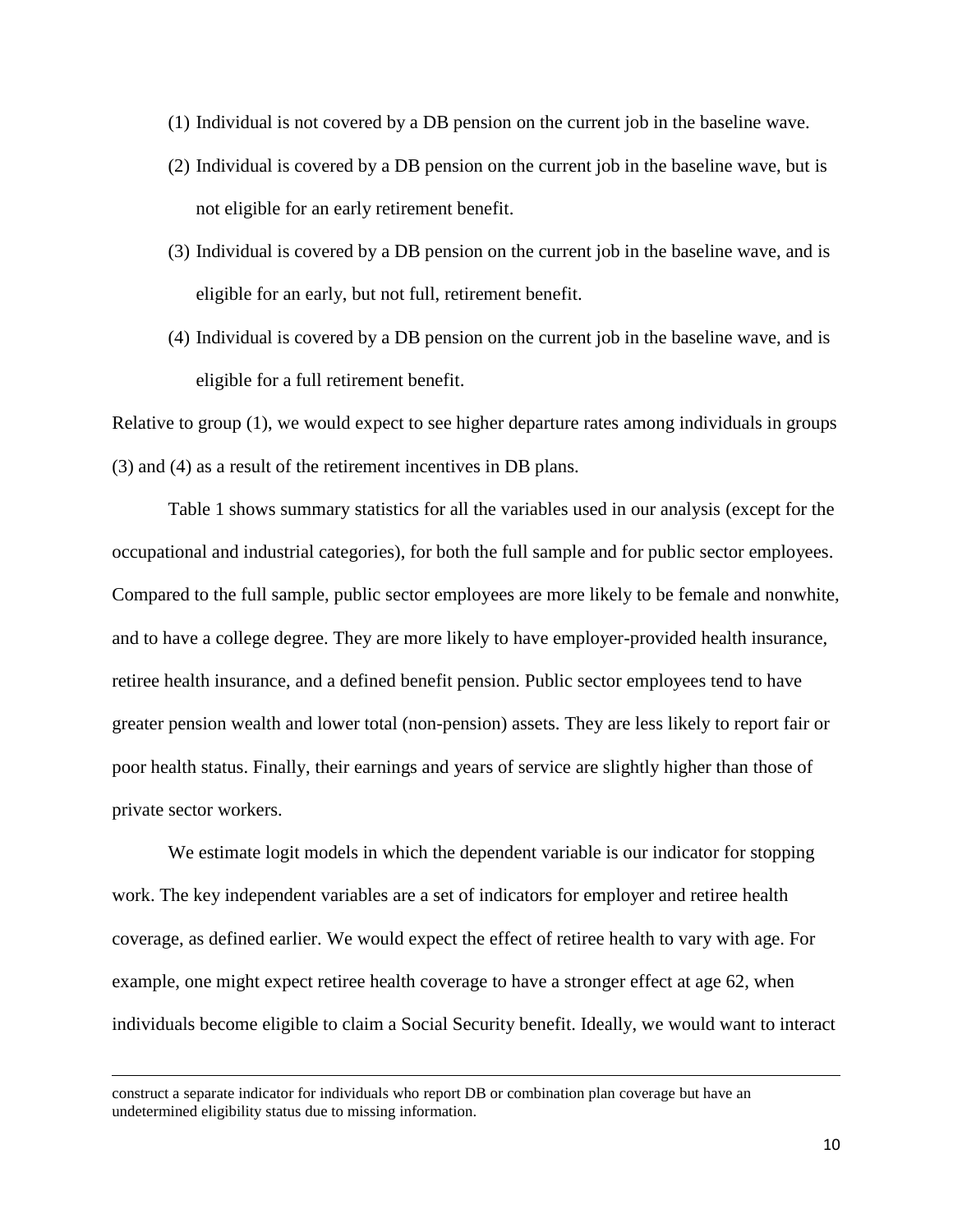the retiree health indicators with a set of single-year age dummies, allowing their effects to vary with age in the most flexible way possible. However, the number of public sector employees with retiree health coverage at each single year of age is quite small. For state and local employees, there are typically less than 350 observations at each age, and for federal and military employees, there are typically fewer than 100 observations at each age. Thus, we cannot expect to estimate, with a satisfactory degree of precision, the impact of public sector retiree health insurance at each single year of age. To address this problem, we construct two broad age dummies – one indicating an age between 55 and 59, and another indicating an age between 60 and 64. We interact these broad age dummies with the retiree health coverage indicators. We also control for gender, race and ethnicity, education, marital status, number of children, fair or poor self-reported health status, pension wealth, defined benefit pension status interacted with the broad age dummies, a set of occupation dummies (based on the broad occupation categories in the restricted HRS), a set of industry dummies, earnings and its square, years of service and its square, total assets and its square, and a set of wave dummies. In our first set of regressions, we include all person-wave observations. Next, we estimate the same set of regressions using only observations on public sector employees. We cluster standard errors at the household level throughout.

### **IV. Results**

 $\overline{\phantom{a}}$ 

Table 2 shows the effect of retiree health coverage at ages 55-59, and at ages 60-64, for all employees. The coefficients reported in this table are marginal effects.<sup>10</sup> The first two columns report results for a specification with no controls for personal and job characteristics, or

 $10$  We only report the coefficients on the retiree health indicators and in some cases on the DB status indicators. Full results are available upon request.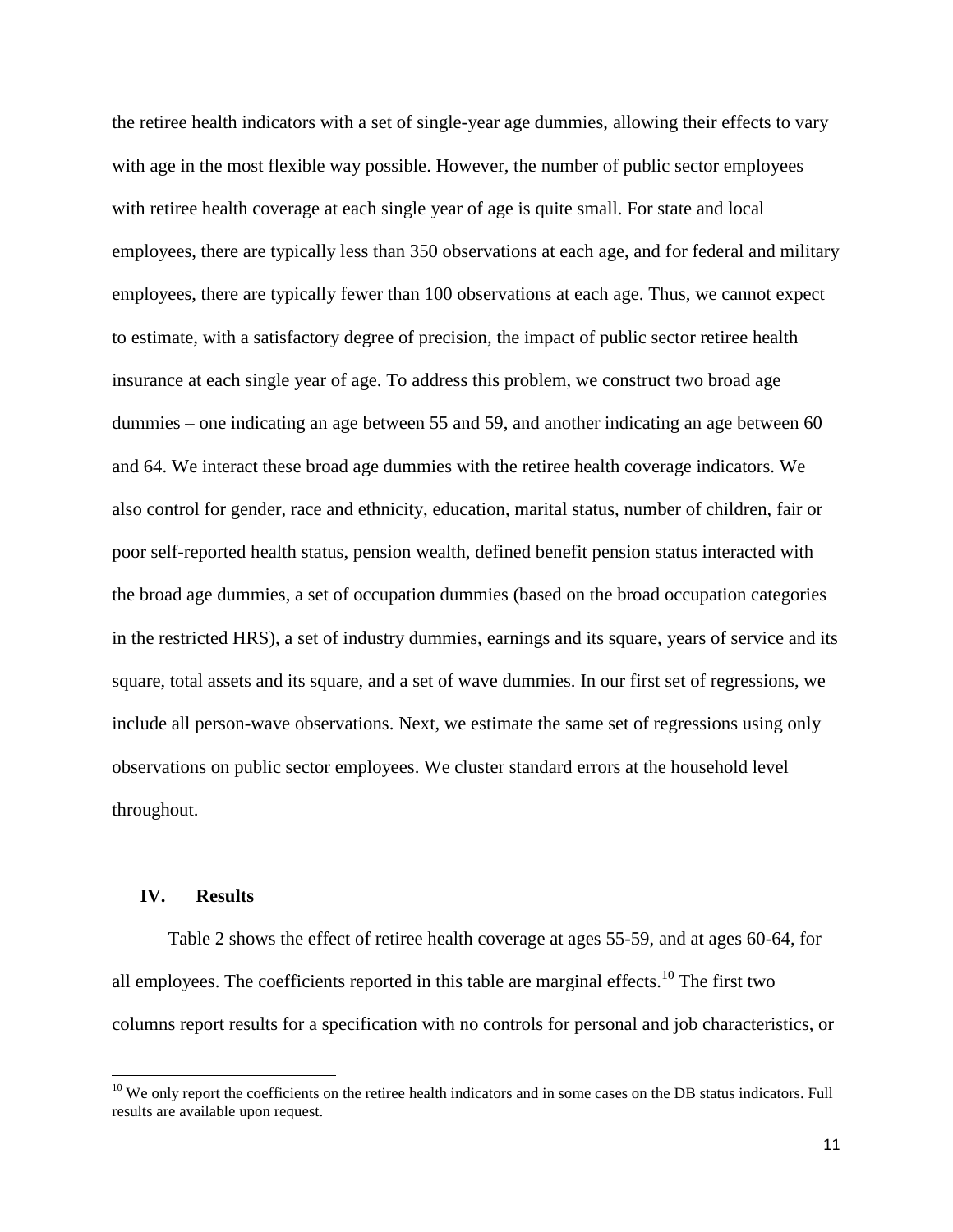for pension wealth and status. That is, the only independent variables are the retiree health coverage indicators interacted with broad age dummies. The second two columns report the results for a specification that includes controls for personal and job characteristics, but no controls for pension wealth and DB pension status. Finally, the last two columns include all controls, including personal and job characteristics, pension wealth, and DB pension status. For this specification, we also report the coefficients on DB pension status. The last two rows of the table show the job exit rate at each age for the omitted categories of health insurance and DB status – that is, for individuals with employer-provided health insurance and no retiree coverage, and for individuals with no DB coverage.

The results in the final two columns (our preferred specification with all the controls) suggest that retiree health coverage is associated with a significantly greater probability of stopping work at ages 60-64 for both state and local, and private sector employees. However, there is no evidence that retiree health coverage influences the job exit decisions of federal or military employees. The lack of a statistically significant effect for this group may be due to the small number of observations on federal and military employees. To be more specific, for state and local employees, retiree health coverage raises the probability of stopping work by 5.1 percentage points (around 28 percent) at ages 60-64. This effect is somewhat larger than for private sector employees. Among private sector employees, retiree health coverage raises the job exit rate by 3.3 percentage points (around 18 percent) at ages 60-64. However, we find little evidence that retiree health coverage has an effect on the retirement decisions of either public or private sector employees at ages 55-59. (The effect of retiree health coverage is insignificant for public sector employees and only significant at the 10 percent level for private sector employees.) Interestingly, a lack of employer provided health insurance increases the probability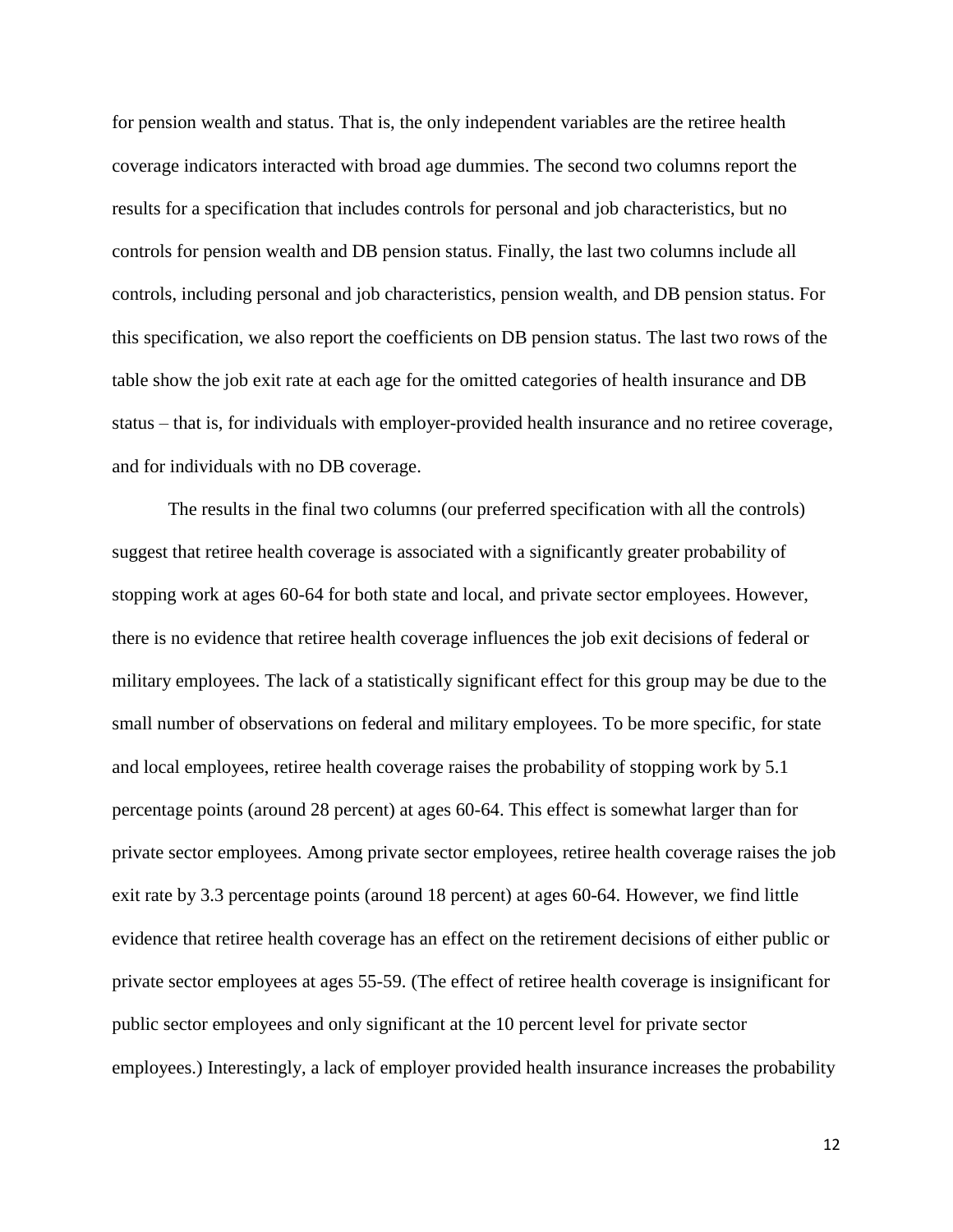of stopping work (by 3.7 percentage points) at ages 55-59. This result is not surprising. Individuals who lack employer-provided coverage are similar to those with retiree coverage in the sense that they are not waiting for Medicare to retire.

Comparing the results in the last two columns of the table with those in the first four columns indicates the importance of controlling for pension wealth and incentives. Controlling for pension wealth and DB pension status reduces the measured effect of retiree health coverage at ages 60-64 by about 1.5 percentage points for private sector employees and by almost 3 percentage points for state and local employees. In addition, it reduces the statistical significance of retiree health coverage among the younger age group. The coefficients on the DB status indicators in the last two columns have the expected signs. Eligibility for an early retirement significantly raises the probability of stopping work among the older age group. Eligibility for a full retirement has an even stronger effect in both the younger and older age groups. Finally, being ineligible for benefits reduces the probability of stopping work. That is not surprising. Compared to the omitted group of individuals with no DB coverage, those with DB coverage who are ineligible for benefits may be incentivized to work longer to continue to accrue, and to qualify for, benefits.

Table 3 presents the results from estimating the same model with single-year age categories, rather than the broad age categories in Table 2. For state and local employees, the effects of retiree health coverage appear to be concentrated at ages 61 and 64. For private sector employees, they appear to be concentrated at age 60. However, we would not give too much weight to these single-year age effects. As discussed in the previous section, the small number of observations in each age-by-retiree health coverage cell does not allow us to estimate the singleyear age coefficients with much precision. We note, however, that the signs of the coefficients on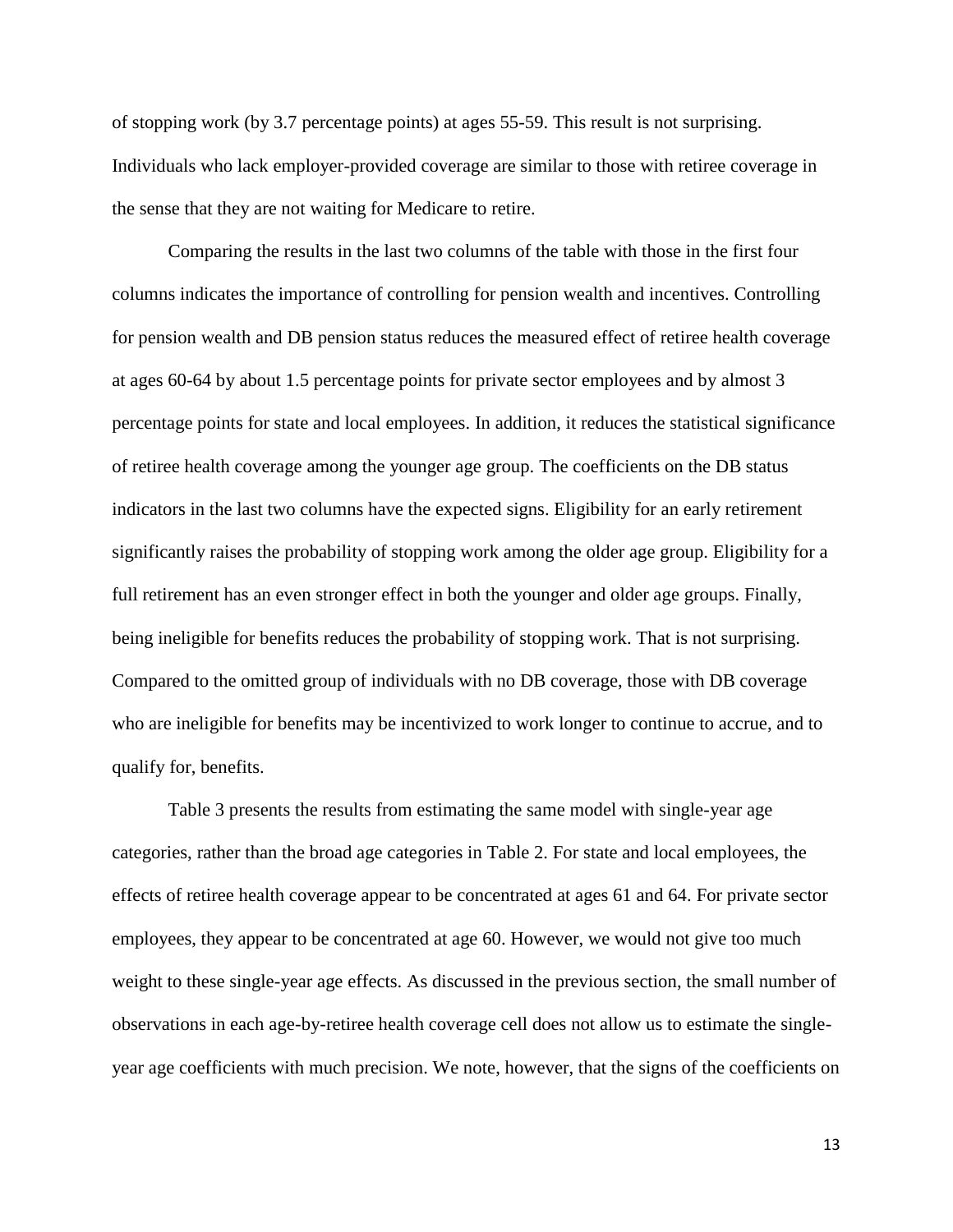retiree health coverage are positive at almost all ages. This outcome is unlikely if the true values of these coefficients are all zero.

Table 4 presents the same results as the last two columns of Table 2, but using only observations on public sector employees. Because many of the occupational and industrial categories are sparse for this subsample, we exclude these controls from the regression. The results for state and local workers are similar to those in Table 2, suggesting that retiree health coverage raises the probability of stopping work by 5.3 percentage points (around 29 percent) at ages 60-64, but has no statistically significant effect at ages 55-59. Again, there is no evidence that retiree health coverage raises the probability of stopping work for federal and military employees, possibly due to the small number of observations in this category. One caveat applies to the results in this table. The fact that the vast majority of public sector employees are covered by retiree health insurance raises some questions about the composition of the comparison group with no retiree health coverage. These individuals may be part-time employees or contractors, or they may simply be unaware that they have retiree health coverage. In the latter case, one might expect these workers to behave as though they did not have retiree health coverage.

### **V. Policy Implications**

The labor supply faced by employers, both in terms of the quality and quantity of labor offered in the market, depends on the overall attractiveness of the jobs that they offer. This attractiveness, in turn, depends on an entire vector of job attributes. Certainly, at the top of the list is the compensation offered, but compensation includes both salary and benefits, with benefits including retirement plans, health insurance, retiree health insurance, and other considerations such as vacation accruals. Job attractiveness also depends on such things as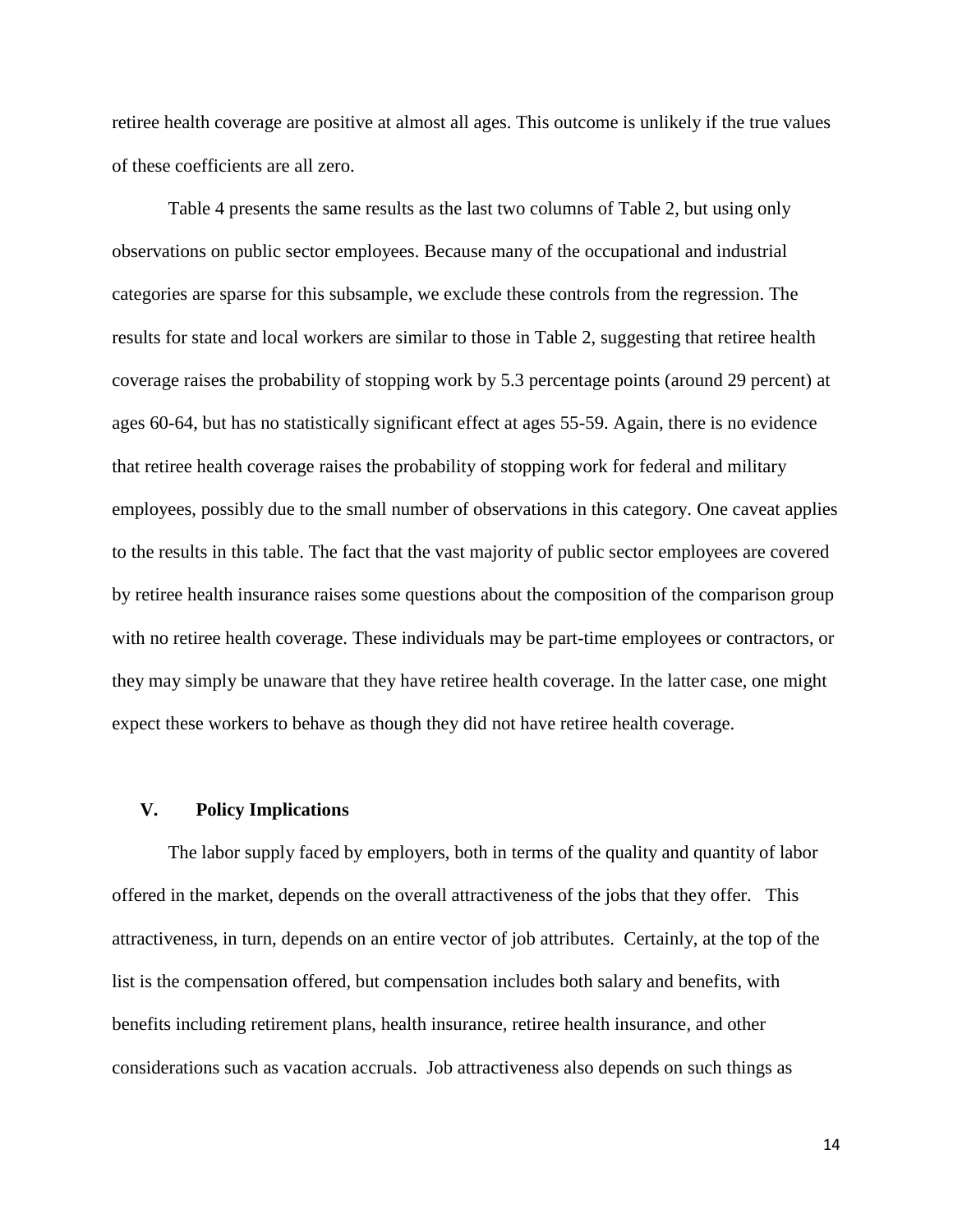working conditions and job security. Traditionally, public sector jobs feature strong benefit packages including defined benefit pensions, job security, and good health insurance coverage. We have focused here on retiree health programs, which are nearly universal for public sector workers, but which have become increasingly uncommon in the private sector.

The fact that public sector jobs offer relatively strong benefit packages allows them to offer somewhat lower salaries and still compete in the overall job attractiveness that determines labor supply. To simplify, public sector employment is characterized by high job security, strong retirement (pension) and health benefits, and lower salary levels than are commonplace for jobs with similar human capital requirements. People sort themselves out by their own tastes for job security and benefits. In particular, individuals who are more risk averse and have lower rates of time preference are more likely to appreciate the characteristics of state and local employment.

The Affordable Care Act (ACA) of 2010 will alter the equilibrium between state and local employment and comparable private sector labor markets. By weakening the link between employment and health insurance, the ACA reduces or eliminates the value of one of the key benefits in the public sector employment package – the retiree health insurance benefit. The reason that the value is reduced or eliminated is that workers will get this benefit or a similar benefit whether they work in this sector or not. Public sector jobs will become relatively less attractive unless employers adjust some other dimension of the employment package, presumably salary levels. We elaborate on these changes below.

The ACA of 2010 breaks the connection between employment and health insurance for many Americans, including, in particular, those who retire early before becoming eligible for Medicare at 65. Beginning in 2014, every American will be able to buy health insurance through state-based exchanges. These purchases will be subsidized on a sliding scale for anyone whose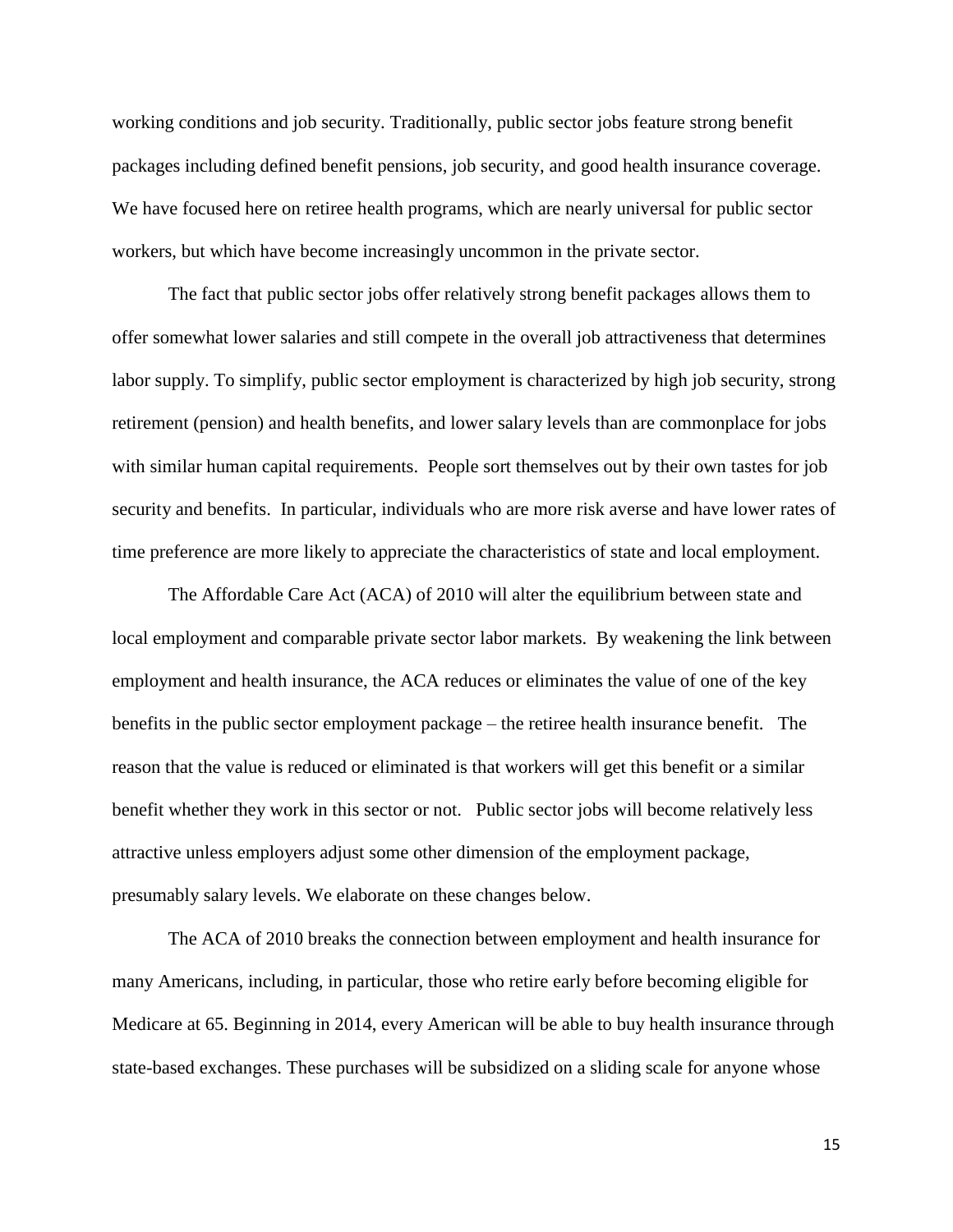income is below 400 percent of the federal poverty level (FPL). The subsidies cover the majority of Americans, including most people who retire in their 50s and 60s. To give an example of the income levels that qualify for subsidies, note that the FPL in 2013 is \$11,490 for single people and \$15,510 for married couples. Since the subsidies extend up to 400 percent of the FPL, that means in 2014 they will extend to \$46,879 for single individuals and \$63,280 for married couples, assuming a two-percent cost of living adjustment in the FPL for 2014. The sliding scale of subsidies for health insurance purchases made through the state exchanges is shown in Table 5. These premiums apply to the purchase of the second lowest cost offering in the "silver plan category." The silver plan category is a set of plans which cover approximately 70 percent of the total cost of medical care.

The net effect of offering subsidized health insurance through the exchanges is similar for many Americans to offering retiree health insurance independent of work history. Consider a 60-year old single woman who decides to retire. Assume that she has worked in the private sector for a company that did not offer retiree health benefits. However, if she has retirement income of 250 percent of the 2014 FPL for single individuals (about \$29,300 which may come from either 401(k) withdrawals or a defined benefit pension plan), then she can obtain health insurance through the exchange for 8.05% of her income, \$2,490 per year or \$207.53 per month. This premium is well under half the cost of the insurance, so this is a heavily subsidized policy. If her retirement income were instead only \$23,440 (two times the FPL), then her premium cost would be 6.3 percent of her income, or \$123 per month. In either case, this woman effectively has a very generous retiree health insurance package through the ACA initiated health exchange system. When such coverage becomes universal in 2014, this will reduce or eliminate the value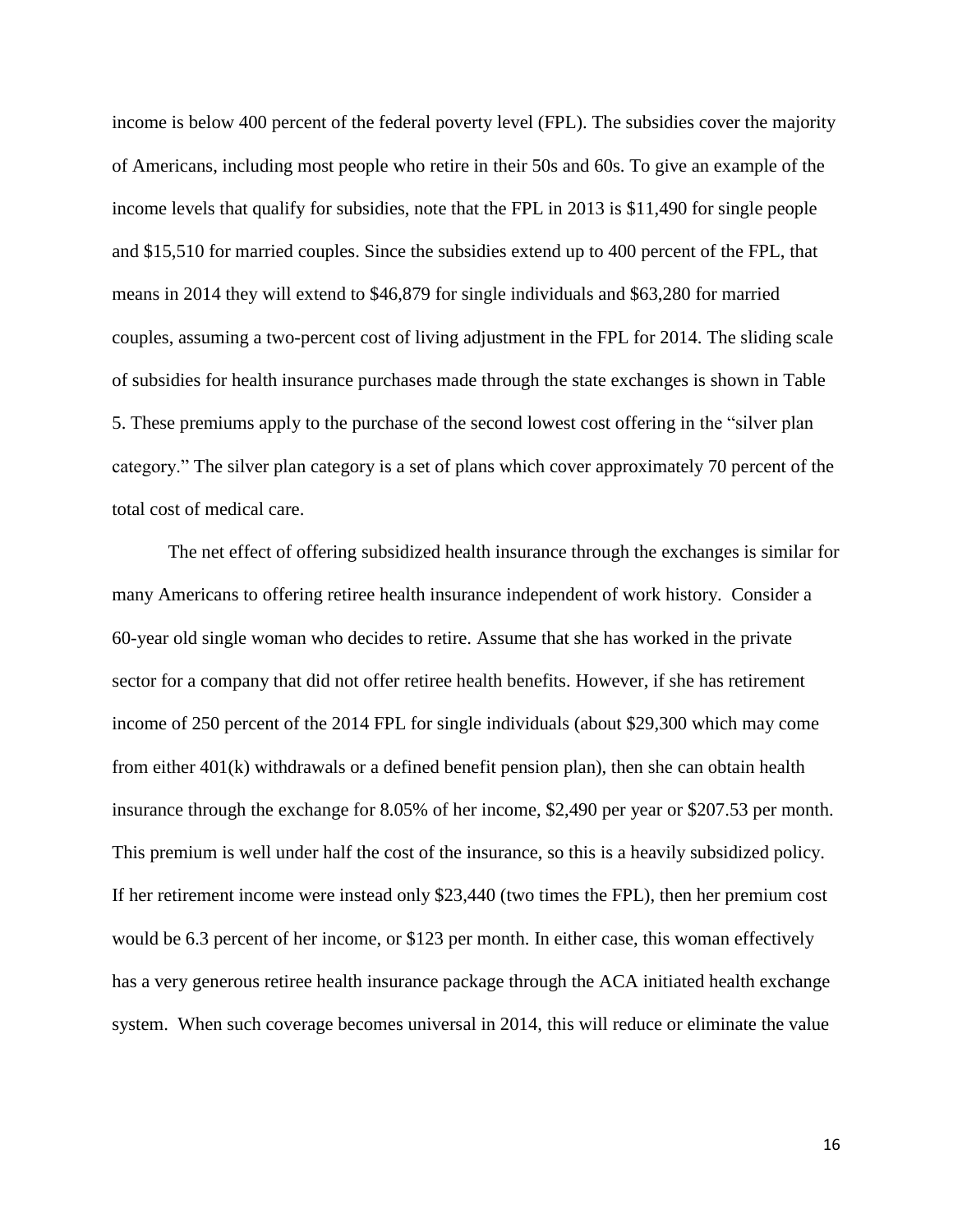of retiree health benefits for state and local jobs. Relative to private sector employment, public sector jobs will no longer have better benefits, at least in this one dimension.

Public sector employers will have a couple of choices in how to respond to the ACA. If they do nothing, their labor supply pool will deteriorate in terms of the size and quality of the applicant pool. Public sector jobs will simply become less attractive relative to their private sector counterparts. Governments could respond by raising salaries to restore their net attractiveness in the labor market. They might decide to eliminate retiree health benefits and use the money saved to finance the higher salaries. In fact, it would seem inefficient for governments to spend money on retiree health benefits when similar policies are available universally on the exchanges created by the ACA. The point here is not to predict exactly what the governments will do, but simply to point out that the ACA will reduce the net attractiveness of public sector jobs and unless there is a compensating adjustment, the quality of public sector workers will suffer in the long run.

#### **VI. Conclusions**

This paper adds to the evidence that employer-sponsored retiree health insurance programs lead to higher job exit rates among 60-64 year olds. In this sense, the results of this paper are generally consistent with our earlier findings on employers in the private sector (Nyce et. al. 2013). There are several data limitations in the current paper. First, very few public sector workers do not have retiree health benefits, making it more difficult to estimate the effect of coverage within this group. Second, our measures of the retirement incentives in public sector defined benefit pension plans are not as detailed as one would like. Finally, we are unable to control fully for possible selection into jobs that offer retiree health coverage based on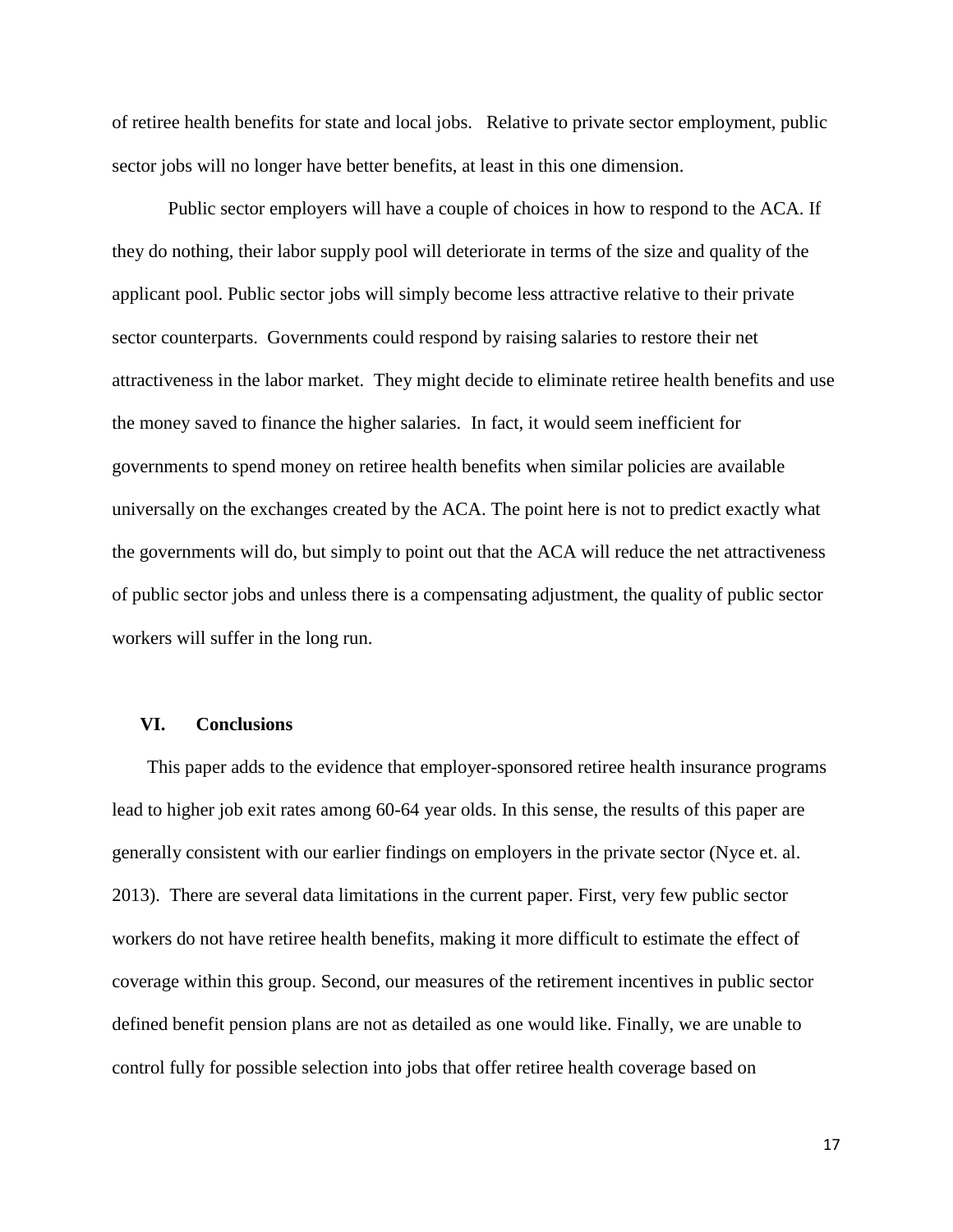unobservable characteristics. Overall, however, we find the evidence convincing that retiree health plans have a significant and large impact on the probability of stopping work between ages 60 and 64 in both the private and public sectors.

Given the growing evidence that retiree health programs lead to earlier retirement, it is interesting to note that the Affordable Care Act (ACA) of 2010 offers what amounts to universal retiree health. Under the ACA, beginning in 2014, all retirees under 65 will be able to purchase group health coverage through the state-based exchanges, and those purchases will be subsidized for all whose income in retirement is below 400 percent of the official poverty standard. The research on retiree health programs, including this paper, suggests that the ACA will lead to earlier retirements, particularly for those in the private sector who currently do not have access to group health insurance in retirement before age 65.

The second ramification of the ACA is that it worsens the competitiveness of state and local public sector jobs relative to private sector jobs without retiree health benefits. It does so by making one of the benefits of public employment universally available. Our speculation is that many state and local employers will drop retiree health benefits as a result. It makes little sense to continue paying for something that many employees can get anyway (through the exchanges). However, dropping retiree health benefits will not necessarily improve the budget pressures on state and local governments, as the ACA worsens the relative attractiveness of state and local jobs. In order to restore the overall attractiveness of these jobs and therefore maintain the quality and quantity of applicant pools, some other job attribute – most likely salary – will have to be improved.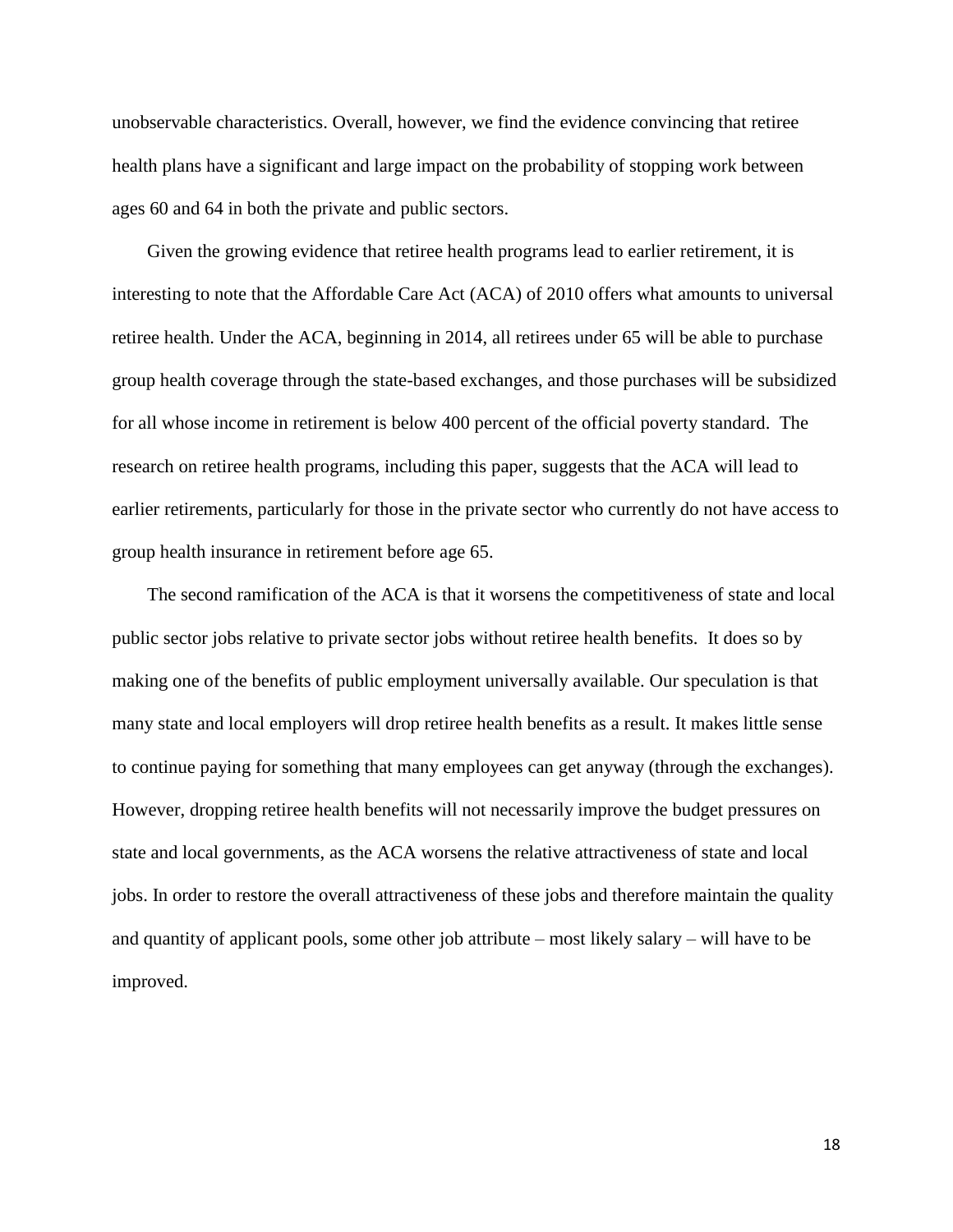# **References**

- Blau, David M. and Donna B. Gilleskie (2008). The Role of Retiree Health Insurance in the Employment Behavior of Older Men. *International Economic Review*, 49(2), 475-514.
- Blau, David M. and Donna B. Gilleskie (2006). Health Insurance and Retirement of Married Couples. *Journal of Applied Econometrics*, 21(7), 935-953.
- Blau, David M. and Donna B. Gilleskie (2001). Retiree Health Insurance and the Labor Force Behavior of Older Men in the 1990s. *Review of Economics and Statistics*, 83(1), 64-80.
- Clark, Robert L. and Melinda Sandler Morrill (2010). *Retiree Health Plans in the Public Sector: Is there a Funding Crisis?* Northampton, MA: Edward Elgar Publishing Inc.
- Clark, Robert L., Melinda Sandler Morrill, and Stephanie Riche (2011), Health Insurance for Active and Retired City Employees: Asheville, Denver, and Oklahoma City. Center for State and Local Government Excellence Issue Brief. Available at: [http://slge.org/wp](http://slge.org/wp-content/uploads/2012/01/NC-State-brief_Health-Insurance_Cities_12-068.pdf)[content/uploads/2012/01/NC-State-brief\\_Health-Insurance\\_Cities\\_12-068.pdf](http://slge.org/wp-content/uploads/2012/01/NC-State-brief_Health-Insurance_Cities_12-068.pdf)
- Clark, Robert L. and Olivia Mitchell (2013). How Does Retiree Health Insurance Influence Public Sector Employee Saving? Prepared for presentation at the NBER Conference on State and Local Health Plans for Active and Retired Public Employees, August.
- Franzel, Josh and Alexander Brown (2012). Understanding Finances and Changes in Retiree Health Care. *Government Finance Review,* February, 59-63.
- French, Eric and John Bailey Jones (2011). The Effects of Health Insurance and Self Insurance on Retirement Behavior. *Econometrica*, 79(3), 693-732.
- Gruber, Jonathan and Bridgette C. Madrian (1995). Health Insurance Availability and the Retirement Decision. *The American Economic Review*, 85(4), 938-948.
- Gustman, Alan L. and Thomas L. Steinmeier (1994). Employer Provided Health Insurance and Retirement Behavior. *Industrial and Labor Relations Review*, 48(1), 124-140.
- Gustman, Alan L., Thomas L. Steinmeier, and Nahid Tabatabai (2012). Enhancing Pension Data Files for Modeling Health and Retirement and for the HRS User Community: 1992 to 2006. Available at: [http://hrsonline.isr.umich.edu/.](http://hrsonline.isr.umich.edu/)
- Health and Retirement Study, public use dataset (2013). Produced and distributed by the University of Michigan with funding from the National Institute on Aging (grant number NIA U01AG009740). Ann Arbor, MI. Available at: [http://hrsonline.isr.umich.edu/.](http://hrsonline.isr.umich.edu/)
- Kaiser Family Foundation (2013). Employer Health Benefits 2013 Annual Survey. *Kaiser Family Foundation and Health Research & Educational Trust 2013 Report*. Available at: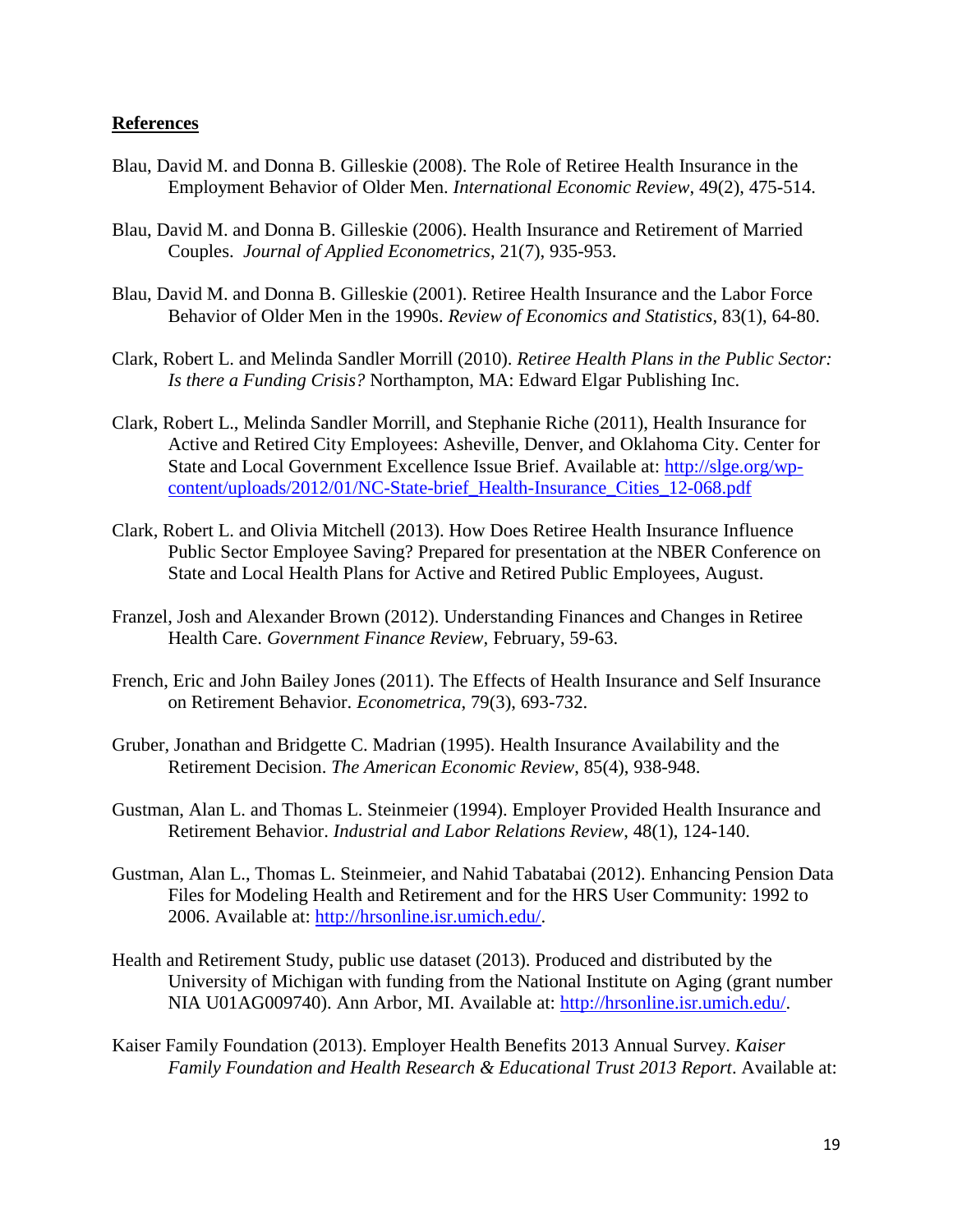http://kaiserfamilyfoundation.files.wordpress.com/2013/08/8465-employer-healthbenefits-20131.pdf.

- Kapur, Kanika and Jeannette Rogowski (2011). How Does Health Insurance Affect the Retirement Behavior of Women? *Inquiry*, 48(1), 51-67.
- Karoly, Lynn A. and Jeannette Rogowski (1994). The Effect of Access to Post-Retirement Health Insurance on the Decision to Retire Early. *Industrial and Labor Relations Review*, 48(1), 103-123.
- Kotlikoff, Laurence J. and David A. Wise (1987). The Incentive Effects of Private Pension Plans. In Zvi Bodie, John B. Shoven, and David A. Wise (Eds.), *Issues in Pension Economics* (pp. 283-340). Cambridge: National Bureau of Economic Research, Inc.
- Leiserson, Greg (2013). Retiree Health Insurance and Job Separations: Evidence from Pennsylvania State Employees. *American Economic Journal: Economic Policy*, forthcoming.
- Lumsdaine, Robin L., James H. Stock, and David A. Wise (1996). Retirement Incentives: The Interaction between Employer-Provided Pensions, Social Security, and Retiree Health Insurance. In Michael D. Hurd and Naohiro Yashiro (Eds.), *The Economic Effects of Aging in the United States and Japan* (pp. 261-293). Chicago: University of Chicago Press.
- Madrian, Bridgette C. (1994). The Effect of Health Insurance on Retirement. *Brookings Papers on Economic Activity*, 25(1), 181-232.
- Marton, James, and Stephen A. Woodbury (2007). Retiree Health Benefit Coverage and Retirement. In Dimitri B. Papadimitriou (Ed.), G*overnment Spending on the Elderly* (pp. 222-242). New York: Palgrave Macmillan.
- Marton, James and Stephen A. Woodbury (2013). Retiree Health Benefits as Deferred Compensation: Evidence from the Health and Retirement Study. *Public Finance Review*, 41(1), 64-91.
- Mulvey, Janemarie and Steven Nyce (2004). Strategies to Retain Older Workers. In Robert L. Clark and Olivia S. Mitchell (Eds.), *Reinventing the Retirement Paradigm* (pp. 111-132). Oxford: Oxford University Press.
- Nyce, Steven, Sylvester Schieber, John B. Shoven, Sita Slavov, and David A. Wise (2013). Does Retiree Health Insurance Encourage Early Retirement? *Journal of Public Economics*, 104, 40-51.
- Pew Center on the States (2010). The Trillion Dollar Gap: Underfunded state retirement systems and the roads to reform. *Pew Charitable Trusts Report*, February. Available at: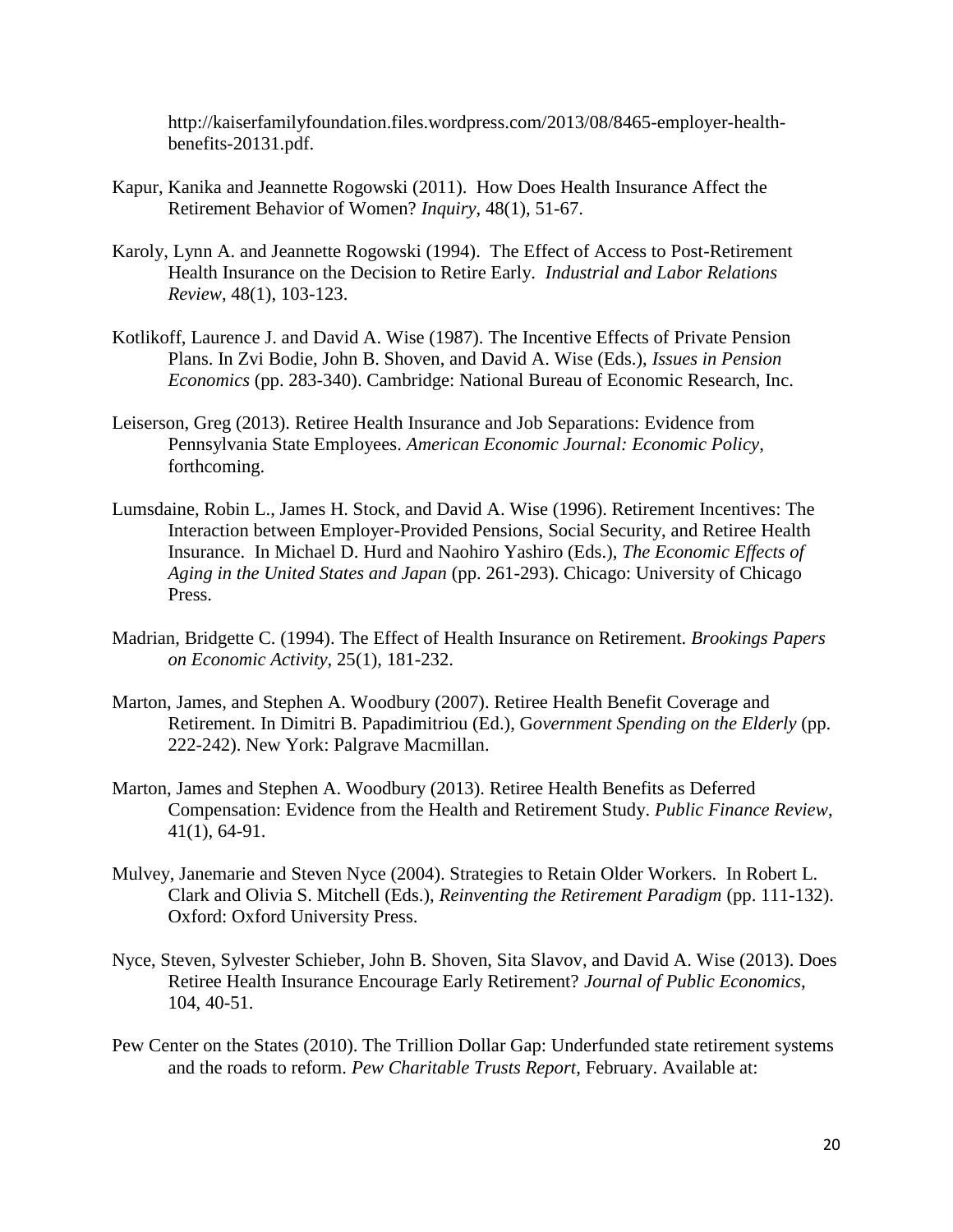http://www.pewstates.org/uploadedFiles/PCS Assets/2010/Trillion Dollar Gap Underfu nded State Retirement Systems and the Roads to Reform.pdf.

- Pew Center on the States (2012). The Widening Gap Update. *Pew Charitable Trusts Issue Brief*, June. Available at: [http://www.pewstates.org/uploadedFiles/PCS\\_Assets/2012/Pew\\_Pensions\\_Update.pdf.](http://www.pewstates.org/uploadedFiles/PCS_Assets/2012/Pew_Pensions_Update.pdf)
- Pew Charitable Trusts (2013). A Widening Gap in Cities: Shortfalls in Funding for Pensions and Retiree Health Care. *Pew Charitable Trusts Report*, January. Available at: [http://www.pewstates.org/uploadedFiles/PCS\\_Assets/2013/Pew\\_city\\_pensions\\_report.pd](http://www.pewstates.org/uploadedFiles/PCS_Assets/2013/Pew_city_pensions_report.pdf) [f.](http://www.pewstates.org/uploadedFiles/PCS_Assets/2013/Pew_city_pensions_report.pdf)
- Robinson, Christina and Robert Clark (2010). Retiree Health Insurance and Disengagement from a Career Job. *Journal of Labor Research*, 31(3), 247-262.
- Gabriel Roeder Smith and Company, Consultants and Actuaries (2009). State of California Retiree Health Benefits Program. *Governmental Accounting Standards Board Nos. 43 and 45 Actuarial Valuation Report as of June 20, 2009*. Available at: [http://sco.ca.gov/Press-Releases/2010/OPEB\\_February\\_2010.pdf.](http://sco.ca.gov/Press-Releases/2010/OPEB_February_2010.pdf)
- Strumpf, Erin (2010). Employer-Sponsored Health Insurance for Early Retirees: Impacts on Retirement, Health, and Health Care. *International Journal of Health Care Finance and Economics*, 10(2), 105-147.
- U.S. Government Accounting Office (2007). State and Local Government Retiree Benefits: Current Status Benefit Structures, Protections, and Fiscal Outlook for Funding Future Costs. *Report to the Committee on Finance, U.S. Senate, GAO-07-1156*. Available at: [http://www.gao.gov/new.items/d071156.pdf.](http://www.gao.gov/new.items/d071156.pdf)
- U.S. Office of Personnel Management (2013). *Federal Employees: Guide Me.* Guide to Federal Employee Health Benefits. Available at: [http://www.opm.gov/healthcare](http://www.opm.gov/healthcare-insurance/Guide-Me/Federal-Employees/)[insurance/Guide-Me/Federal-Employees/.](http://www.opm.gov/healthcare-insurance/Guide-Me/Federal-Employees/)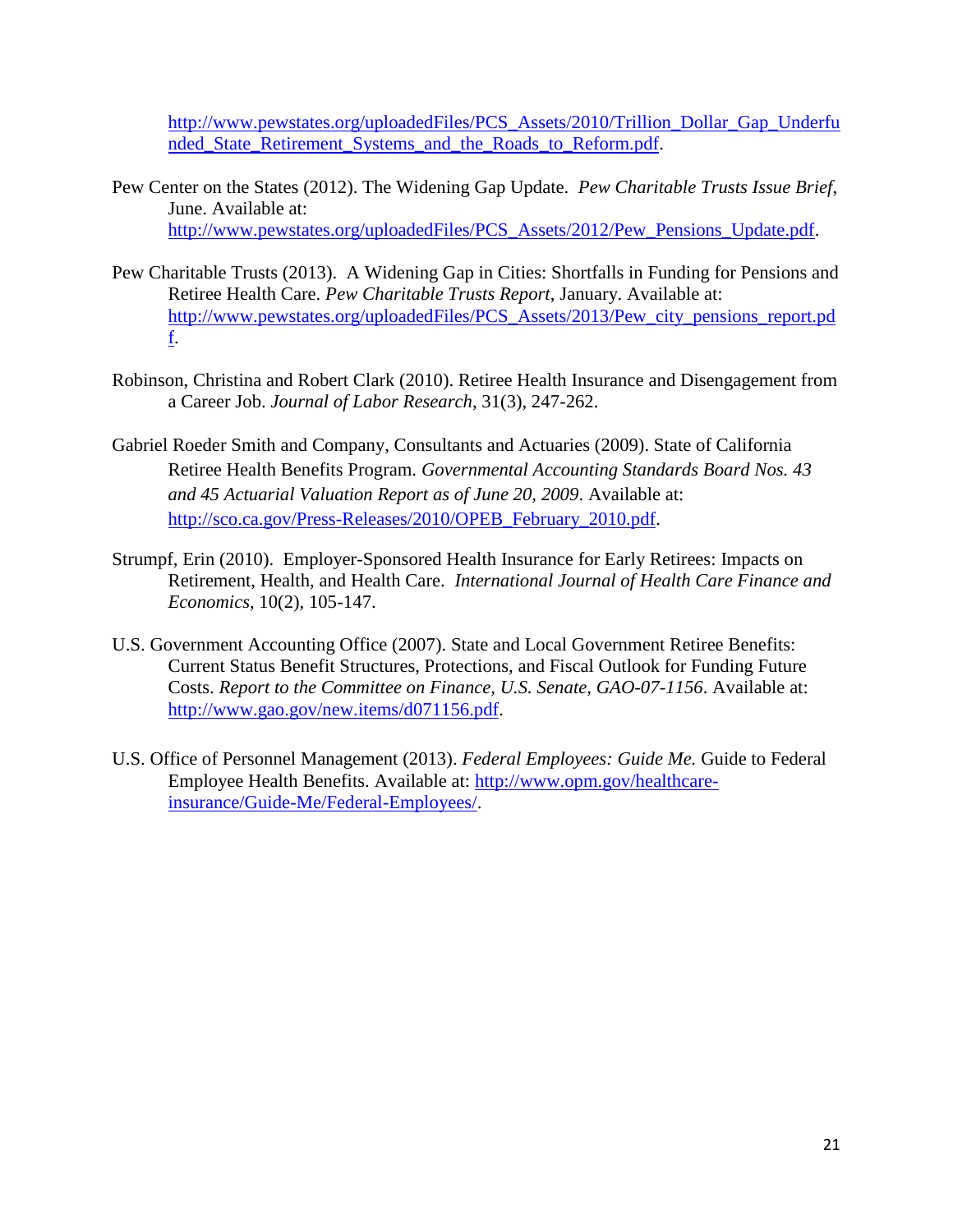|  |  | <b>Table 1: Summary Statistics</b> |  |
|--|--|------------------------------------|--|
|--|--|------------------------------------|--|

| <b>Full Sample</b>                | <b>Public Sector Employees</b> |           |                 |              |                                   |        |           |                 |          |
|-----------------------------------|--------------------------------|-----------|-----------------|--------------|-----------------------------------|--------|-----------|-----------------|----------|
| Variable                          | Mean                           | Std. Dev. | Minimum Maximum |              | Variable                          | Mean   | Std. Dev. | Minimum Maximum |          |
| Turnover                          | 0.15                           | 0.36      | 0               | $\mathbf{1}$ | Turnover                          | 0.16   | 0.37      | 0.00            | 1.00     |
| Male                              | 0.52                           | 0.50      | 0               | $\mathbf{1}$ | Male                              | 0.47   | 0.50      | 0.00            | 1.00     |
| White                             | 0.81                           | 0.39      | 0               | $\mathbf{1}$ | White                             | 0.76   | 0.43      | 0.00            | 1.00     |
| Hispanic                          | 0.06                           | 0.24      | 0               | $\mathbf{1}$ | Hispanic                          | 0.06   | 0.23      | 0.00            | 1.00     |
| Less than HS                      | 0.14                           | 0.35      | 0               | $\mathbf{1}$ | Less than HS                      | 0.07   | 0.25      | 0.00            | 1.00     |
| GED                               | 0.04                           | 0.20      | 0               | $\mathbf{1}$ | <b>GED</b>                        | 0.04   | 0.19      | 0.00            | 1.00     |
| HS diploma                        | 0.31                           | 0.46      | $\mathbf 0$     | $\mathbf{1}$ | HS diploma                        | 0.24   | 0.43      | 0.00            | 1.00     |
| Some college                      | 0.24                           | 0.42      | $\mathbf 0$     | $\mathbf{1}$ | Some college                      | 0.21   | 0.41      | 0.00            | 1.00     |
| College+                          | 0.27                           | 0.44      | 0               | $\mathbf{1}$ | College+                          | 0.45   | 0.50      | 0.00            | 1.00     |
| Married                           | 0.80                           | 0.40      | 0               | $\mathbf{1}$ | Married                           | 0.78   | 0.42      | 0.00            | 1.00     |
| No children                       | 0.07                           | 0.26      | 0               | $\mathbf{1}$ | No children                       | 0.09   | 0.28      | 0.00            | 1.00     |
| 1 child                           | 0.09                           | 0.28      | $\mathbf 0$     | $\mathbf{1}$ | 1 child                           | 0.10   | 0.31      | 0.00            | 1.00     |
| 2 children                        | 0.30                           | 0.46      | 0               | $\mathbf{1}$ | 2 children                        | 0.30   | 0.46      | 0.00            | 1.00     |
| 3+ children                       | 0.53                           | 0.50      | 0               | $\mathbf{1}$ | 3+ children                       | 0.51   | 0.50      | 0.00            | 1.00     |
| Children unknown                  | 0.00                           | 0.07      | 0               | $\mathbf{1}$ | Children unknown                  | 0.01   | 0.08      | 0.00            | 1.00     |
| Fair/poor health                  | 0.10                           | 0.30      | 0               | $\mathbf{1}$ | Fair/poor health                  | 0.07   | 0.25      | 0.00            | 1.00     |
| No EHI                            | 0.32                           | 0.47      | 0               | $\mathbf{1}$ | No EHI                            | 0.18   | 0.38      | 0.00            | 1.00     |
| EHI but no RHI                    | 0.22                           | 0.41      | 0               | $\mathbf{1}$ | EHI but no RHI                    | 0.20   | 0.40      | 0.00            | 1.00     |
| EHI and RHI, private              | 0.32                           | 0.47      | 0               | $\mathbf{1}$ | EHI and RHI, private              | 0.00   | 0.00      | 0.00            | 0.00     |
| EHI and RHI, federal or military  | 0.03                           | 0.17      | 0               | $\mathbf{1}$ | EHI and RHI, federal or military  | 0.13   | 0.33      | 0.00            | $1.00\,$ |
| EHI and RHI, state or local       | 0.11                           | 0.32      | 0               | $\mathbf{1}$ | EHI and RHI, state or local       | 0.50   | 0.50      | 0.00            | 1.00     |
| Pension wealth (\$2004)           | 114411                         | 199545    | 0               | 3999787      | Pension wealth (\$2004)           | 182550 | 219303    | 0               | 1733396  |
| No DB coverage                    | 0.53                           | 0.50      | 0               | $\mathbf{1}$ | No DB coverage                    | 0.25   | 0.43      | 0.00            | 1.00     |
| DB coverage - ineligible          | 0.15                           | 0.35      | $\mathbf 0$     | $\mathbf{1}$ | DB coverage - ineligible          | 0.17   | 0.38      | 0.00            | 1.00     |
| DB coverage - early               | 0.11                           | 0.31      | 0               | $\mathbf{1}$ | DB coverage - early               | 0.15   | 0.35      | 0.00            | 1.00     |
| DB coverage - full                | 0.19                           | 0.39      | 0               | $\mathbf{1}$ | DB coverage - full                | 0.37   | 0.48      | 0.00            | 1.00     |
| DB coverage - missing status      | 0.03                           | 0.18      | 0               | $\mathbf{1}$ | DB coverage - missing status      | 0.06   | 0.23      | 0.00            | 1.00     |
| Earnings (\$2004)                 | 43463                          | 44499     | $\mathbf 0$     | 1589326      | Earnings (\$2004)                 | 45702  | 27115     | $\mathbf 0$     | 265113   |
| Total Assets (Winsorized, \$2004) | 312616                         | 529451    | $-71248$        | 4629110      | Total Assets (Winsorized, \$2004) | 282649 | 416330    | $-71248$        | 4267032  |
| Federal employee                  | 0.04                           | 0.20      | 0               | $\mathbf{1}$ | Federal employee                  | 0.19   | 0.40      | 0.00            | 1.00     |
| State or local employee           | 0.18                           | 0.39      | 0               | $\mathbf{1}$ | State or local employee           | 0.80   | 0.40      | 0.00            | 1.00     |
| Military employee                 | 0.00                           | 0.03      | $\mathbf 0$     | $\mathbf{1}$ | Military employee                 | 0.00   | 0.06      | 0.00            | 1.00     |
| Private sector with public past   | 0.30                           | 0.46      | 0               | $\mathbf{1}$ | Private sector with public past   | 0.00   | 0.00      | 0.00            | 0.00     |
| Private sector                    | 0.47                           | 0.50      | 0               | 1            | Private sector                    | 0.00   | 0.00      | 0.00            | 0.00     |
| Age                               | 59.29                          | 2.73      | 55              | 64           | Age                               | 59.26  | 2.73      | 55.00           | 64.00    |
| Years of service                  | 17.98                          | 9.17      | 5               | 46.2         | Years of service                  | 18.82  | 8.44      | 5.00            | 42.70    |

Notes: Based on 16,516 person-wave observations for the full sample and 3,727 person-wave observations for public sector employees. All variables except age and DB pension eligibility measured in baseline wave. HS = high school, EHI=employer health insurance, RHI=retiree health insurance, DB=defined benefit.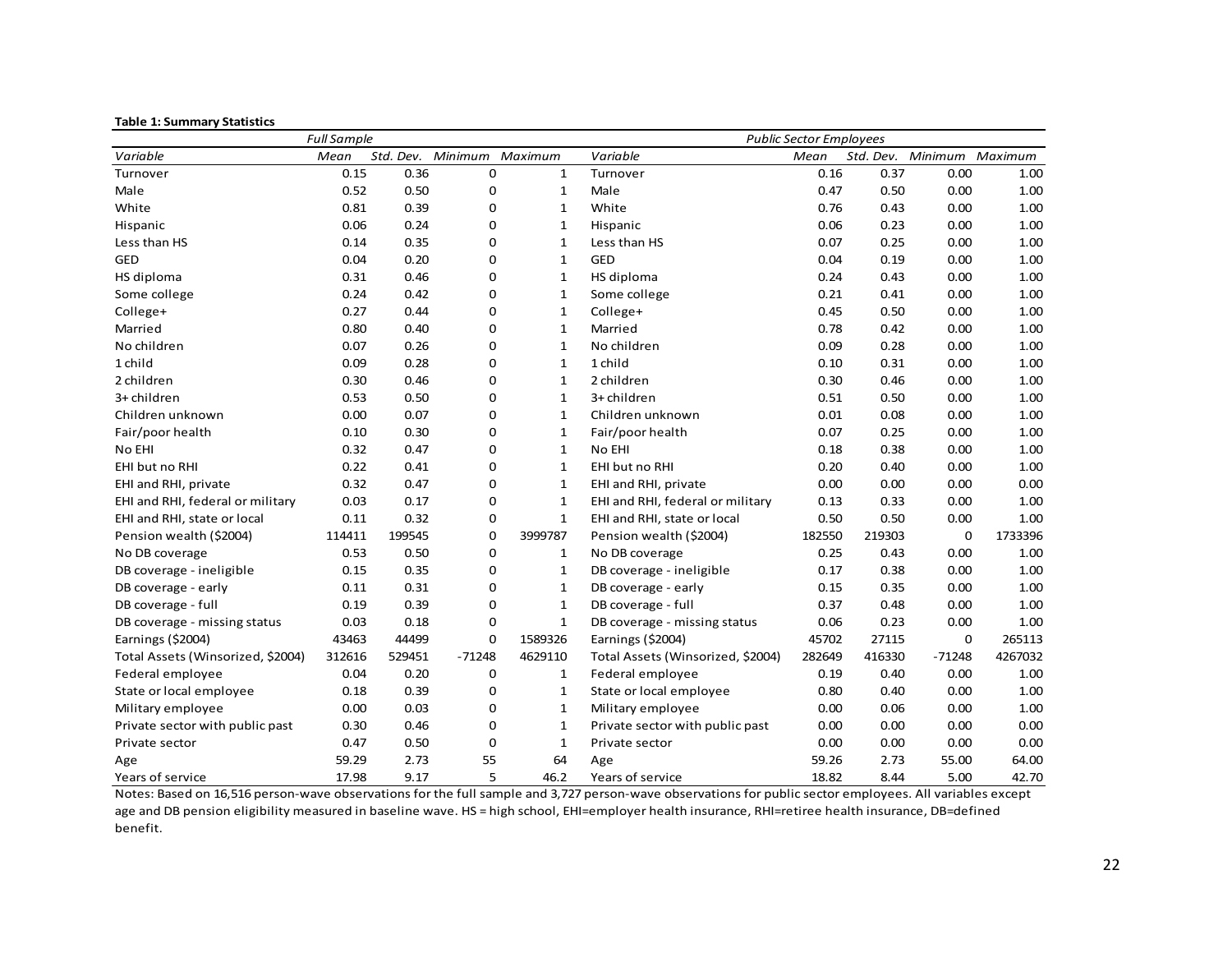|                                       | Ages 55-59 | Ages 60-64 |            | Ages 55-59 Ages 60-64 | Ages 55-59  | Ages 60-64 |
|---------------------------------------|------------|------------|------------|-----------------------|-------------|------------|
| No EHI                                | $0.030***$ | $-0.012$   | $0.036***$ | $-0.008$              | $0.037***$  | 0.000      |
|                                       | (0.008)    | (0.012)    | (0.009)    | (0.013)               | (0.010)     | (0.014)    |
| EHI and RHI, private                  | $0.028***$ | $0.064***$ | $0.021**$  | $0.048***$            | $0.016*$    | $0.033***$ |
|                                       | (0.009)    | (0.013)    | (0.008)    | (0.013)               | (0.009)     | (0.013)    |
| EHI and RHI, federal or military      | $0.063***$ | 0.045      | $0.057**$  | 0.035                 | 0.027       | $-0.003$   |
|                                       | (0.023)    | (0.030)    | (0.023)    | (0.031)               | (0.021)     | (0.028)    |
| EHI and RHI, S/L                      | $0.022*$   | $0.073***$ | $0.026**$  | $0.081***$            | 0.007       | $0.051***$ |
|                                       | (0.012)    | (0.017)    | (0.012)    | (0.018)               | (0.011)     | (0.018)    |
| DB coverage - ineligible              |            |            |            |                       | $-0.021***$ | $-0.036**$ |
|                                       |            |            |            |                       | (0.008)     | (0.015)    |
| DB coverage - early                   |            |            |            |                       | 0.018       | $0.056***$ |
|                                       |            |            |            |                       | (0.012)     | (0.017)    |
| DB coverage - full                    |            |            |            |                       | $0.077***$  | $0.087***$ |
|                                       |            |            |            |                       | (0.013)     | (0.014)    |
| DB coverage - missing status          |            |            |            |                       | 0.015       | $-0.014$   |
|                                       |            |            |            |                       | (0.018)     | (0.024)    |
| Personal/job characteristic controls? | No.        | No.        | Yes        | Yes                   | Yes         | Yes        |
| Pension controls?                     | <b>No</b>  | No.        | No         | No                    | Yes         | Yes        |
|                                       |            |            |            |                       |             |            |
| EHI with no RHI exit rate             | 0.083      | 0.184      | 0.083      | 0.184                 | 0.083       | 0.184      |
| No DB coverage exit rate              | 0.072      | 0.156      | 0.072      | 0.156                 | 0.072       | 0.156      |

**Table 2: Impact of Retiree Health Insurance on the Probability of Stopping Work**

\*\*\* p<0.01, \*\* p<0.05, \* p<0.1

Notes: Based on 16,516 person-wave observations. Coefficients reported are marginal effects. Standard errors clustered by household in parentheses. Personal/job characteristic controls include age dummies, gender, race and ethnicity, education dummies, marital status, poor or fair health status, occupation and industry dummies, income and its square, years of service and its square, total assets and its square, and indicators for number of children. Pension controls include DB status (coverage and eligibility) and pension wealth and its square. EHI=employer health insurance, RHI=retiree health insurance, DB=defined benefit, S/L=state and local.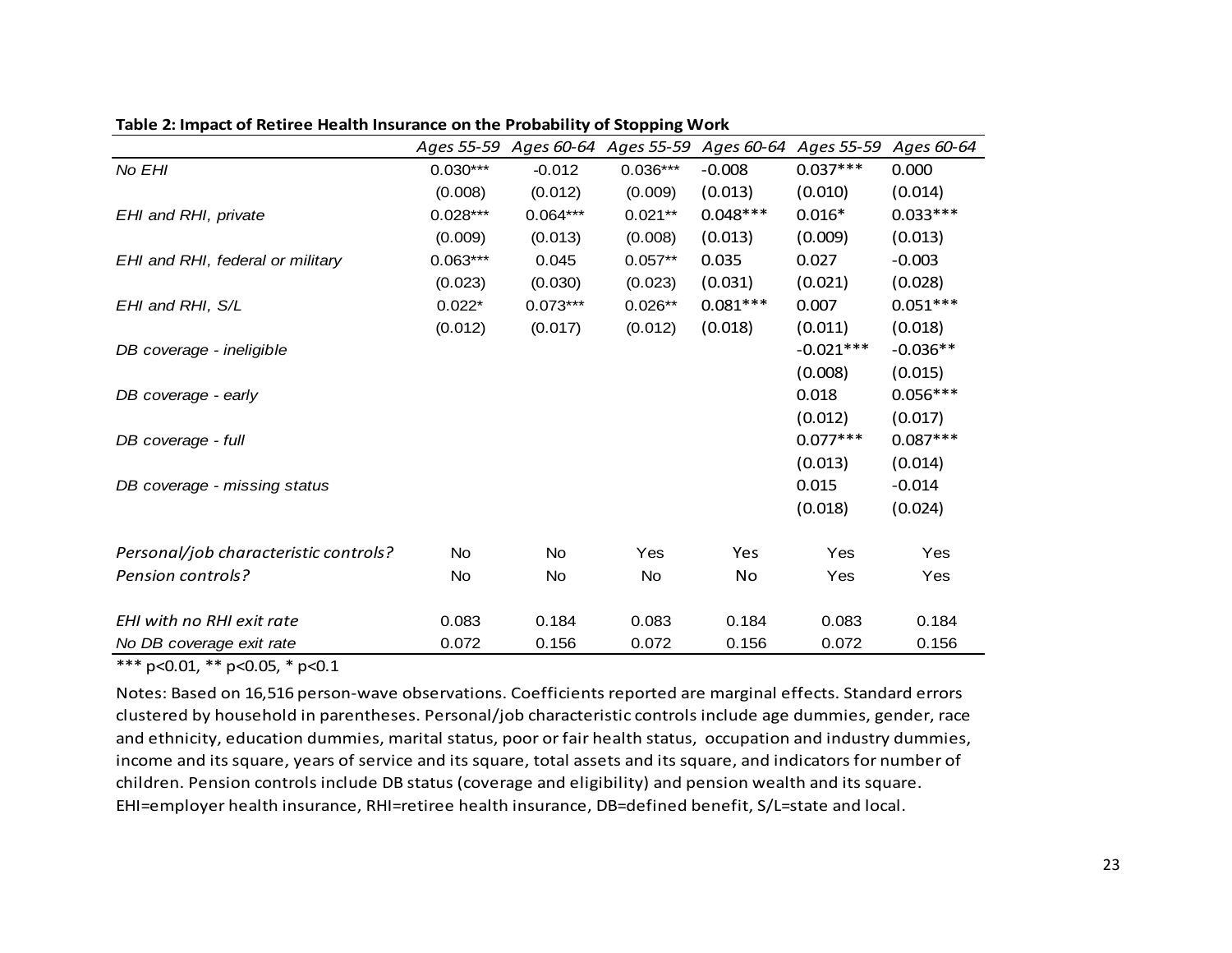| Age 55     | Age 56   | Age 57     | Age 58   | Age 59   | Aae 60     | Aae 61    | Age 62   | Age 63     | Age 64    |
|------------|----------|------------|----------|----------|------------|-----------|----------|------------|-----------|
| $0.065***$ | 0.035    | $0.059***$ | 0.026    | 0.006    | $0.069***$ | $-0.007$  | $-0.023$ | $-0.072**$ | 0.029     |
| (0.021)    | (0.021)  | (0.020)    | (0.020)  | (0.023)  | (0.024)    | (0.025)   | (0.032)  | (0.035)    | (0.036)   |
| 0.020      | 0.025    | 0.014      | 0.004    | 0.008    | $0.055**$  | 0.026     | $0.052*$ | $-0.005$   | 0.033     |
| (0.019)    | (0.019)  | (0.017)    | (0.018)  | (0.022)  | (0.021)    | (0.025)   | (0.031)  | (0.034)    | (0.035)   |
| 0.048      | $-0.017$ | 0.048      | $-0.011$ | 0.038    | 0.038      | 0.059     | $-0.003$ | $-0.090$   | $-0.040$  |
| (0.047)    | (0.037)  | (0.040)    | (0.037)  | (0.052)  | (0.048)    | (0.053)   | (0.072)  | (0.075)    | (0.066)   |
| 0.013      | 0.011    | 0.010      | 0.037    | $-0.041$ | 0.027      | $0.072**$ | 0.023    | 0.023      | $0.126**$ |
| (0.025)    | (0.026)  | (0.022)    | (0.027)  | (0.026)  | (0.028)    | (0.035)   | (0.041)  | (0.045)    | (0.050)   |
|            |          |            |          |          |            |           |          |            |           |
| 0.063      | 0.082    | 0.069      | 0.078    |          | 0.095      | 0.134     |          | 0.288      | 0.182     |
|            |          |            |          |          | 0.123      |           |          | 0.250      |           |

**Table 3: Impact of Retiree Health Insurance on the Probability of Stopping Work**

\*\*\* p<0.01, \*\* p<0.05, \* p<0.1

Notes: Based on 16,516 person-wave observations. Coefficients reported are marginal effects. Standard errors clustered by household in parentheses. Regression also includes age dummies, gender, race and ethnicity, education dummies, marital status, poor or fair health status, occupation and industry dummies, income and its square, years of service and its square, total assets and its square, indicators for number of children, DB status (coverage and eligibility), and pension wealth and its square. EHI=employer health insurance, RHI=retiree health insurance, S/L=state and local.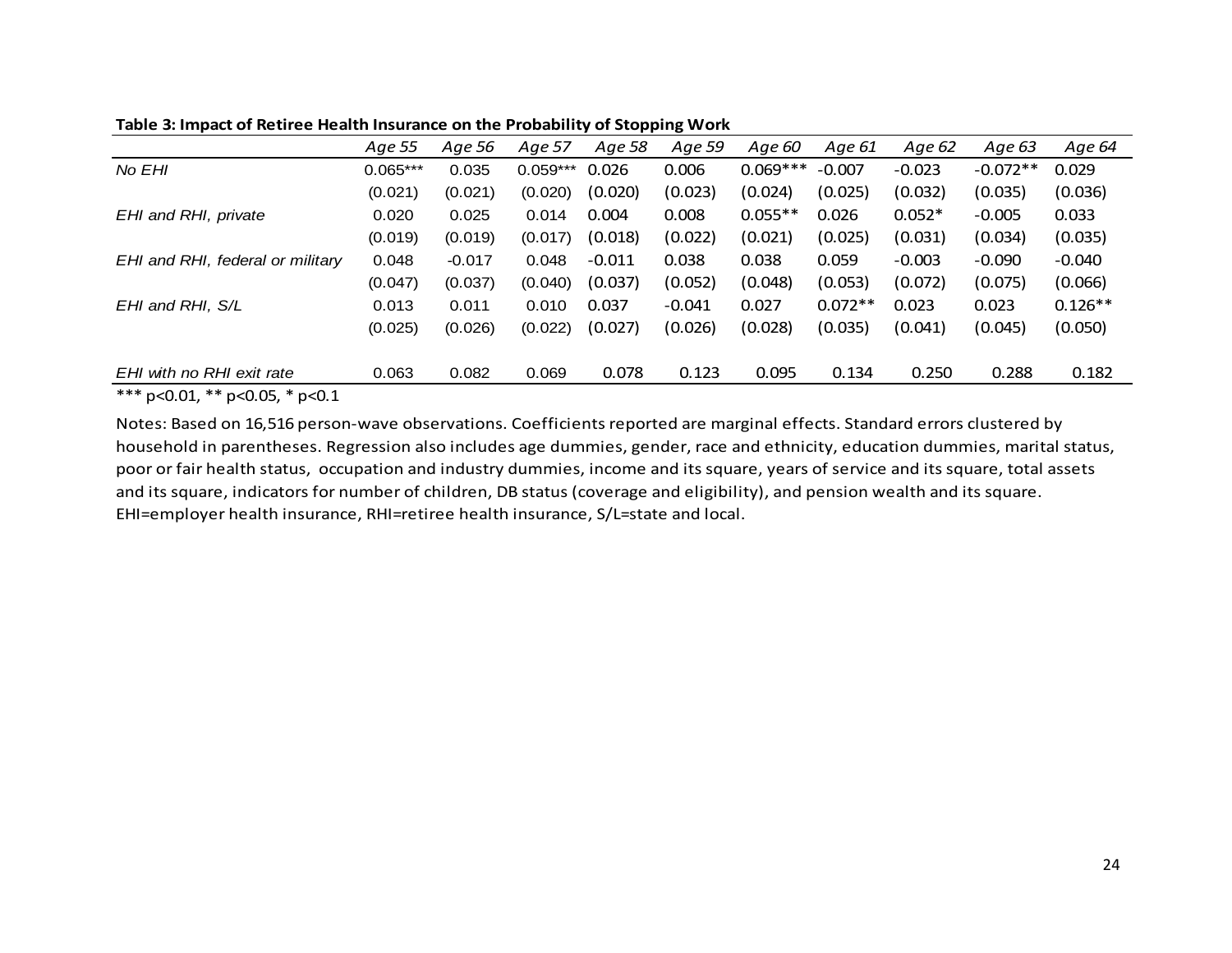**Table 4: Impact of Retiree Health Insurance on the Probability of Stopping Work (Public Sector)**

|                                  | Ages 55-59 | Ages 60-64 |
|----------------------------------|------------|------------|
| No EHI                           | $0.063**$  | $-0.010$   |
|                                  | (0.025)    | (0.032)    |
| EHI and RHI, federal or military | 0.034      | 0.008      |
|                                  | (0.026)    | (0.036)    |
| EHI and RHI, S/L                 | 0.008      | $0.053**$  |
|                                  | (0.018)    | (0.026)    |
|                                  |            |            |
| EHI with no RHI exit rate        | 0.085      | 0.180      |

\*\*\* p<0.01, \*\* p<0.05, \* p<0.1

Notes: Based on 3,727 person-wave observations. Coefficients reported are marginal effects. Standard errors clustered by household in parentheses. Regression also includes age dummies, gender, race and ethnicity, education dummies, marital status, poor or fair health status, income and its square, years of service and its square, total assets and its square, indicators for number of children, DB status (coverage and eligibility), and pension wealth and its square. EHI=employer health insurance, RHI=retiree health insurance, S/L=state and local.